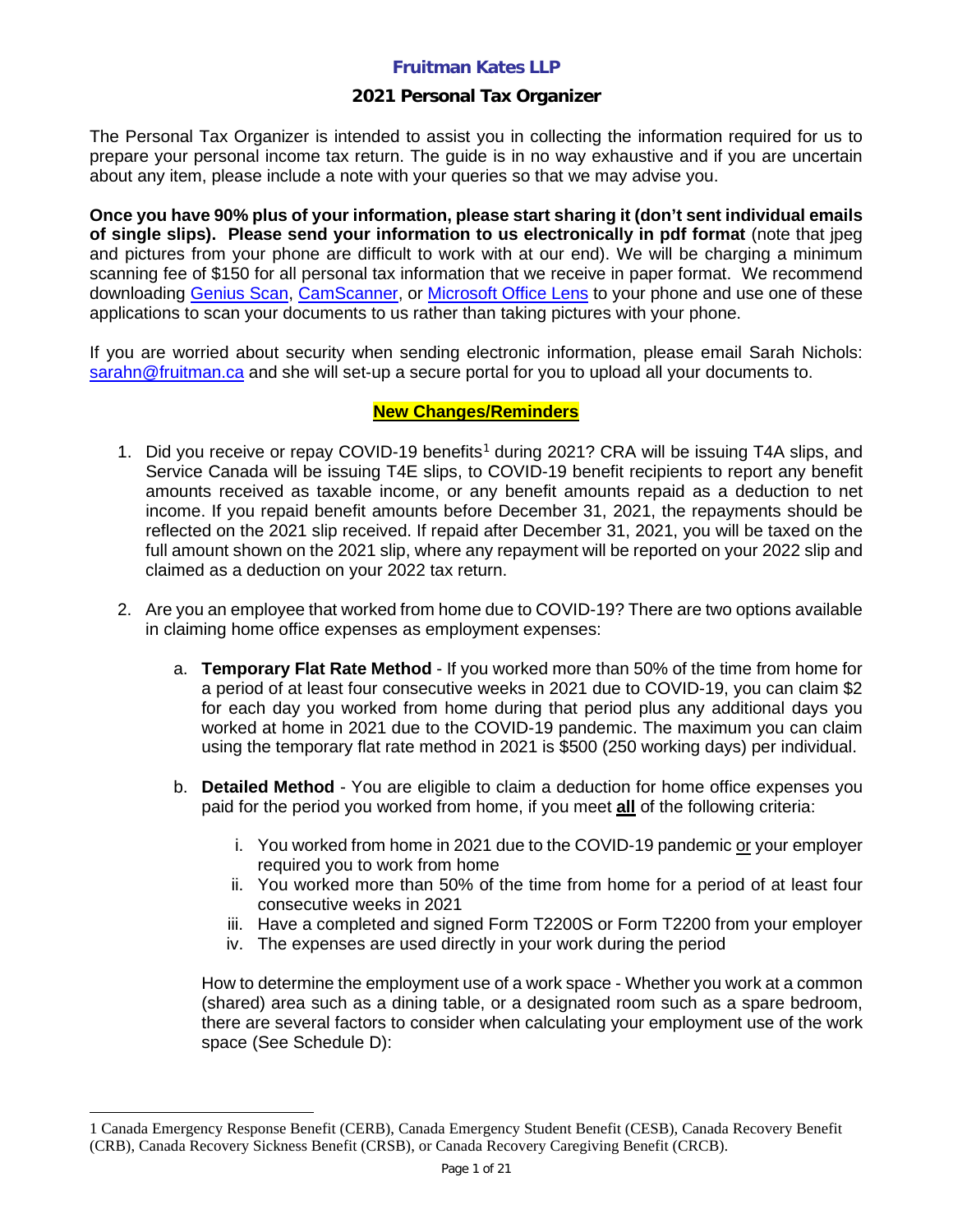### **2021 Personal Tax Organizer**

### **New Changes/Reminders (Cont.)**

- i. Size of your work space relative to size of home (based on square footage)
- ii. Types of work spaces Common area vs. designated room
- iii. Hours per week you use the space for work Common area is based on employment use of the space based on hours used for work, whereas designated room is not affected by number of hours you use the space for work
- 3. Tax on Split Income "TOSI" rules: new rules came into effect in 2018 that limit the amount of dividends that can be paid to "specified individuals". Dividends caught under the new TOSI rules are taxed at the top marginal rates. Shareholders can avoid the TOSI rules by meeting certain criteria for their shareholdings (see here for more detail: TOSI rules<sup>2</sup>).
- 4. Did you sell or have a deemed disposition your principal residence? As of 2016 all principal residence sales are required to be reported each year. See Schedule C for information.
- 5. CRA continues to increase their audit activity. From what we have recently encountered regarding employment expense audits, CRA has been requesting supporting documentation and detailed receipts for meals and entertainment, travel, supplies and vehicle expenses. Further, CRA is taking the position in their audit conclusions that a meal consumed by a commissioned employee shall not be included as an expense, unless the meal was consumed during a period required by their employment duties to be away for a period of not less than 12 hours from the municipality of the employer's establishment. Your T2200 (Part B question 3) issued by your employer will state whether this rule pertains to your commissioned employment situation. Please keep this in mind when organizing your employment expenses.
- 6. The Climate Action Incentive credit is a refundable tax credit introduced in 2018, that is currently available in 2021 for residents of Ontario, Saskatchewan, Manitoba and Alberta if they were 18 years of age or older, had a spouse or common-law partner, or was a parent who lived with their child. The base credit for 2021 starts at \$300 for an individual in Ontario and increases by \$150 for a spouse and \$75 per child in the family. The credit will no longer be included on the personal tax return, instead it will now be refunded quarterly with payments starting in July 2022 with a double payment (covering the two quarters beginning April and July 2022). To receive your payments you have to file a 2021 tax return.
- 7. New Ontario Tax Credits:
	- a. Ontario Staycation Tax Credit (2022 tax credit) is a refundable tax credit where Ontario residents can claim 20% of their eligible 2022 accommodation expenses of up to \$1,000 as an individual or \$2,000 if you have a spouse, common-law partner or eligible children. Only one individual per family can claim the credit for the year.
	- b. Ontario Seniors' Home Safety Tax Credit A refundable credit for seniors and individuals who share a home with a senior relative. The refundable credit is equal to 25% of eligible renovation expenses (if they improve safety and accessibility or help a senior be more functional or mobile at home) up to \$10,000, for a maximum refundable credit of \$2,500.
	- c. Ontario Job Training Tax Credit A refundable credit that helps workers get training that may be needed (for a career shift, for re-training, to sharpen their skills). The credit provides up to \$2,000 per year in relief for 50% of a person's 2021 or 2022 eligible tuition related expenses. You also need to have a Canada training limit above zero.

<span id="page-1-0"></span><sup>2</sup> <http://fruitman.ca/wp-content/uploads/2017/12/Tax-On-Split-Income.pdf>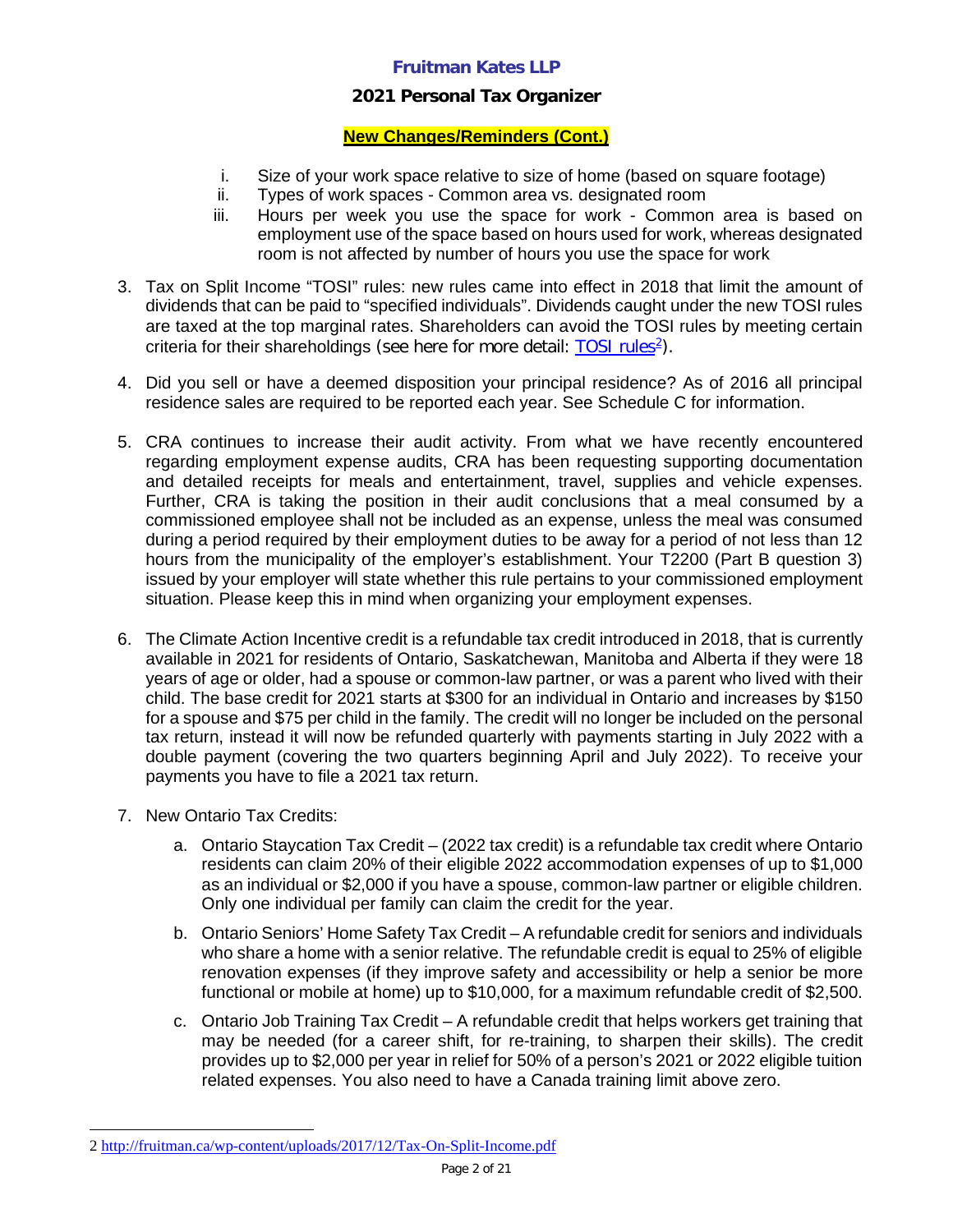#### **2021 Personal Tax Organizer**

### **Payments to CRA**

CRA encourages individuals to pay their taxes electronically. Some payment options include the following: (note some options may include a fee charged by the provider)

- 1. Online banking CRA account is set up like any other utility bill you pay online through your financial institution.
- 2. CRA's electronic payment service https://www.canada.ca/en/revenue-agency/services/eservices/payment-save-time-pay-online.html
- 3. Financial institutions a personalized remittance voucher is required and will be emailed to you with a copy of your taxes. The voucher can be printed and used at your financial institution. Alternatively, you can contact CRA for a voucher https://www.canada.ca/en/revenueagency/services/forms-publications/request-payment-forms-remittance-vouchers.html
- 4. Mail a personalized remittance voucher is required (see #3) or a note stating what the payment is for (e.g. 2021 taxes or 2022 instalments). The cheque/money order is payable to the "Receiver General" must include your SIN on both the front and back. Mail to:

Canada Revenue Agency PO Box 3800 STN A Sudbury ON P3A 0C3.

For a full list of payment options, please visit CRA at:

https://www.canada.ca/en/revenue-agency/services/make-a-payment-canada-revenue-agency.html

*Note: we cannot be held responsible for delivering payments to CRA on your behalf.* 

#### **Instructions**

Where an item is applicable, please put an  $\sqrt{ }$ " in the designated box and attach the required information/slips/receipt(s) and/or complete the schedule(s) as indicated.

The key areas to fill out are in pages 4-8. The subsequent pages are schedules that may or may not be relevant to your situation. The organizer states when additional information is required.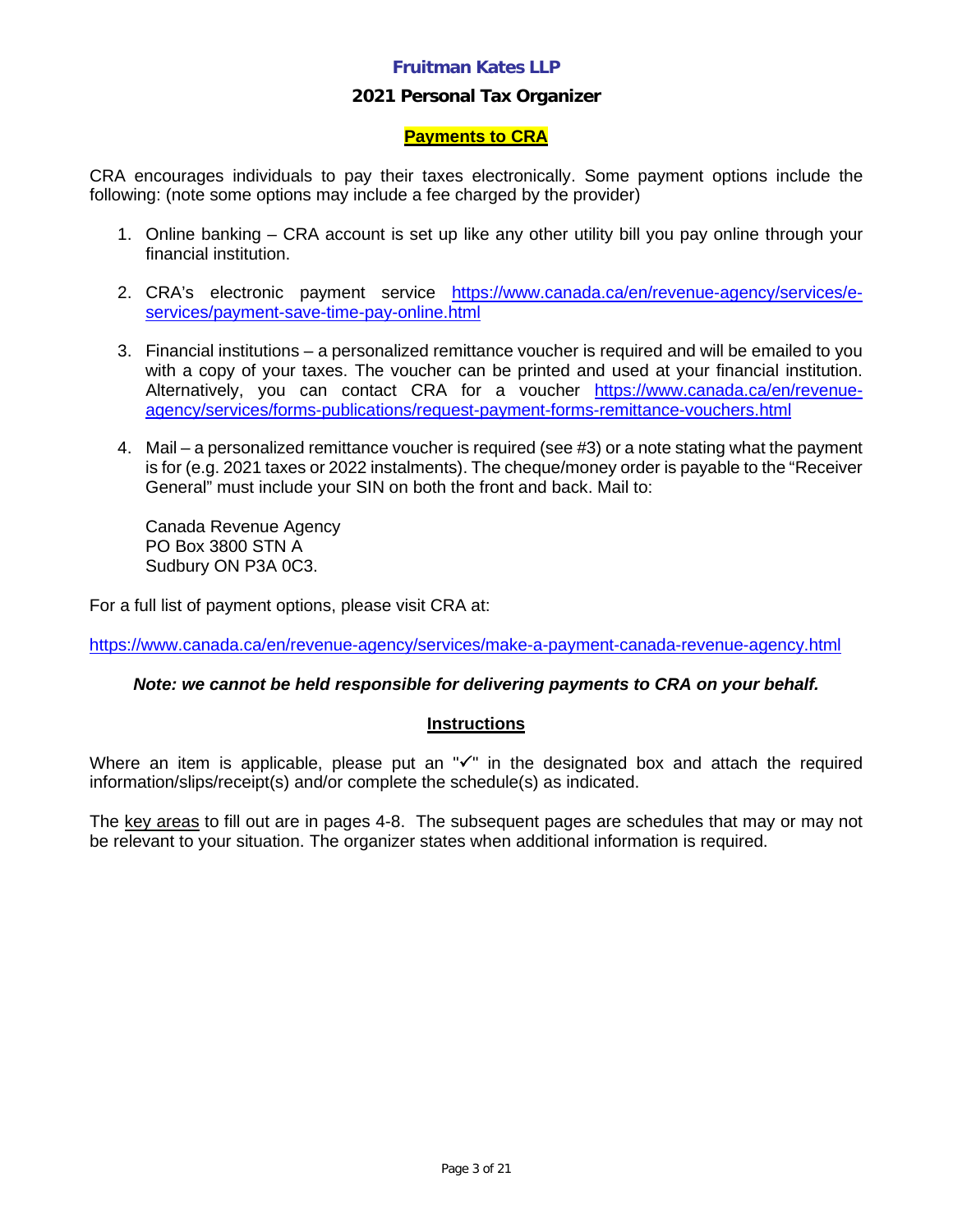# **2021 Personal Tax Organizer**

## **1. Personal information**

|                |                                 | Name | SIN | Date of Birth |  |
|----------------|---------------------------------|------|-----|---------------|--|
| Taxpayer       |                                 |      |     |               |  |
| Spouse/Partner |                                 |      |     |               |  |
|                | Dependents: Name / Relationship |      |     |               |  |
| 1.             |                                 |      |     |               |  |
| 2.             |                                 |      |     |               |  |
| 3.             |                                 |      |     |               |  |
| 4.             |                                 |      |     |               |  |

| If your contact information changed in 2021 OR you are a new client, enter details below: |             |  |  |  |
|-------------------------------------------------------------------------------------------|-------------|--|--|--|
| Address                                                                                   |             |  |  |  |
| Apt $#$                                                                                   | City        |  |  |  |
| Province                                                                                  | Postal Code |  |  |  |
| Tel: Home                                                                                 | Tel: Office |  |  |  |
| Tel: Cell                                                                                 | Fax:        |  |  |  |
| Email:                                                                                    |             |  |  |  |

### **Status:**

| Single                                                     | Separated                                   | Divorced          | Widowed     |      |
|------------------------------------------------------------|---------------------------------------------|-------------------|-------------|------|
| Married*                                                   | Common-law*                                 | Same-sex partner* |             |      |
| * Are you filing your returns jointly?                     |                                             |                   | Yes         | l No |
| Did your marital status change during the year?            | Yes                                         | <b>No</b>         |             |      |
| Date of marriage or union in 2021                          |                                             |                   |             |      |
| Date of separation or divorce in 2021                      |                                             |                   |             |      |
| Do you or any members of your household have a disability? | <b>Yes</b>                                  | <b>No</b>         |             |      |
|                                                            | If yes, do you have a completed Form T2201? |                   | <b>IYes</b> | No   |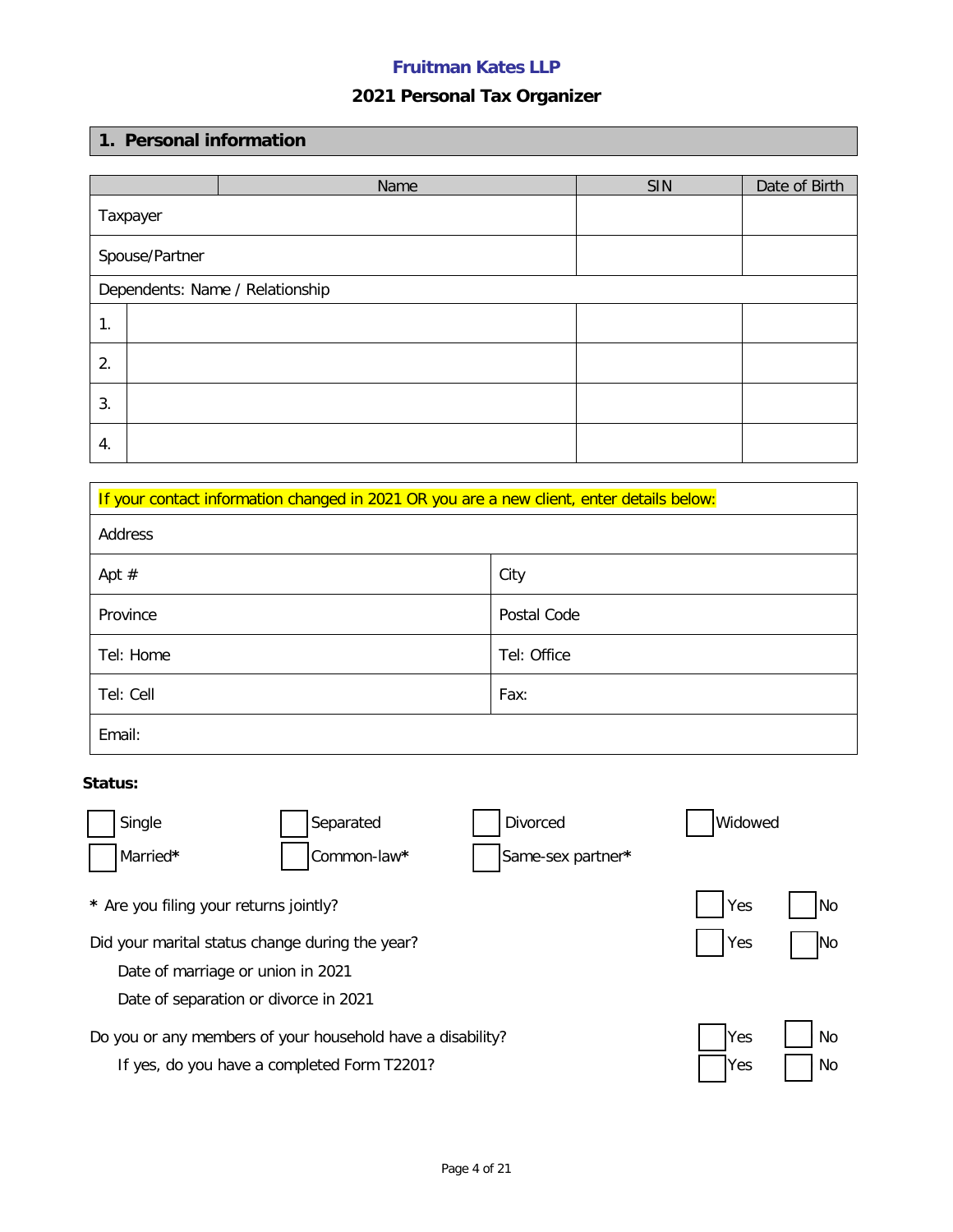# **2021 Personal Tax Organizer**

| Did you immigrate to Canada or emigrate from Canada during 2021?<br>If yes, provide date of entry into Canada                                                                                                                | <b>OR</b> | date of departure                                              | Yes                         | <b>No</b>            |
|------------------------------------------------------------------------------------------------------------------------------------------------------------------------------------------------------------------------------|-----------|----------------------------------------------------------------|-----------------------------|----------------------|
| Are you a US citizen?                                                                                                                                                                                                        |           |                                                                | Yes                         | <b>No</b>            |
| Are you a citizen of another country that requires you to file an income tax return or other tax information?<br>If yes, provide details:                                                                                    |           |                                                                |                             |                      |
| Did you work outside of Canada in 2021?<br>If yes, provide details:                                                                                                                                                          |           |                                                                |                             |                      |
| Have you set up direct deposit information with CRA in the past?<br>If no, provide the following banking data<br>Branch number (5 digits)                                                                                    |           | YOUR NAME<br>555 Main St. East<br>Toronto, Ontario<br>M4B 1B4  | Yes                         | No<br>20XX           |
| Institution number (3 digits)                                                                                                                                                                                                |           | Pay to the order of                                            |                             | DOLLARS              |
| <b>Account Number</b><br>(maximum 12 digits)                                                                                                                                                                                 |           | <b>YOUR BANK</b><br>Bank Info Here<br>$(10202)$ $(003)$<br>408 | 0694 0236821                | Authorized Signature |
| **** Please attached void cheque to verify this data<br>2. Change in personal or financial situation during the year                                                                                                         |           | cheque #<br>5-digit branch<br>transit#                         | 3-digit<br>institution ID # | account#             |
| Did you have any children born during the year?<br>Date of birth in 2021                                                                                                                                                     |           |                                                                | Yes                         | No                   |
| Did you purchase a new home in 2021 as a "first time" buyer?<br>(A "first time" buyer is when neither you nor your spouse owned and lived in<br>another home in the year of the purchase or any of the four preceding years) |           |                                                                | Yes                         | No                   |
| During 2021, did you:                                                                                                                                                                                                        |           |                                                                |                             |                      |
| Declare bankruptcy?                                                                                                                                                                                                          |           |                                                                | Yes                         | No                   |
| Refinance a business with new or revised debt?                                                                                                                                                                               |           |                                                                |                             |                      |
|                                                                                                                                                                                                                              |           |                                                                | Yes                         | No                   |
| Close a bank account or investment account?<br>If yes, provide details:                                                                                                                                                      |           |                                                                | Yes                         | No                   |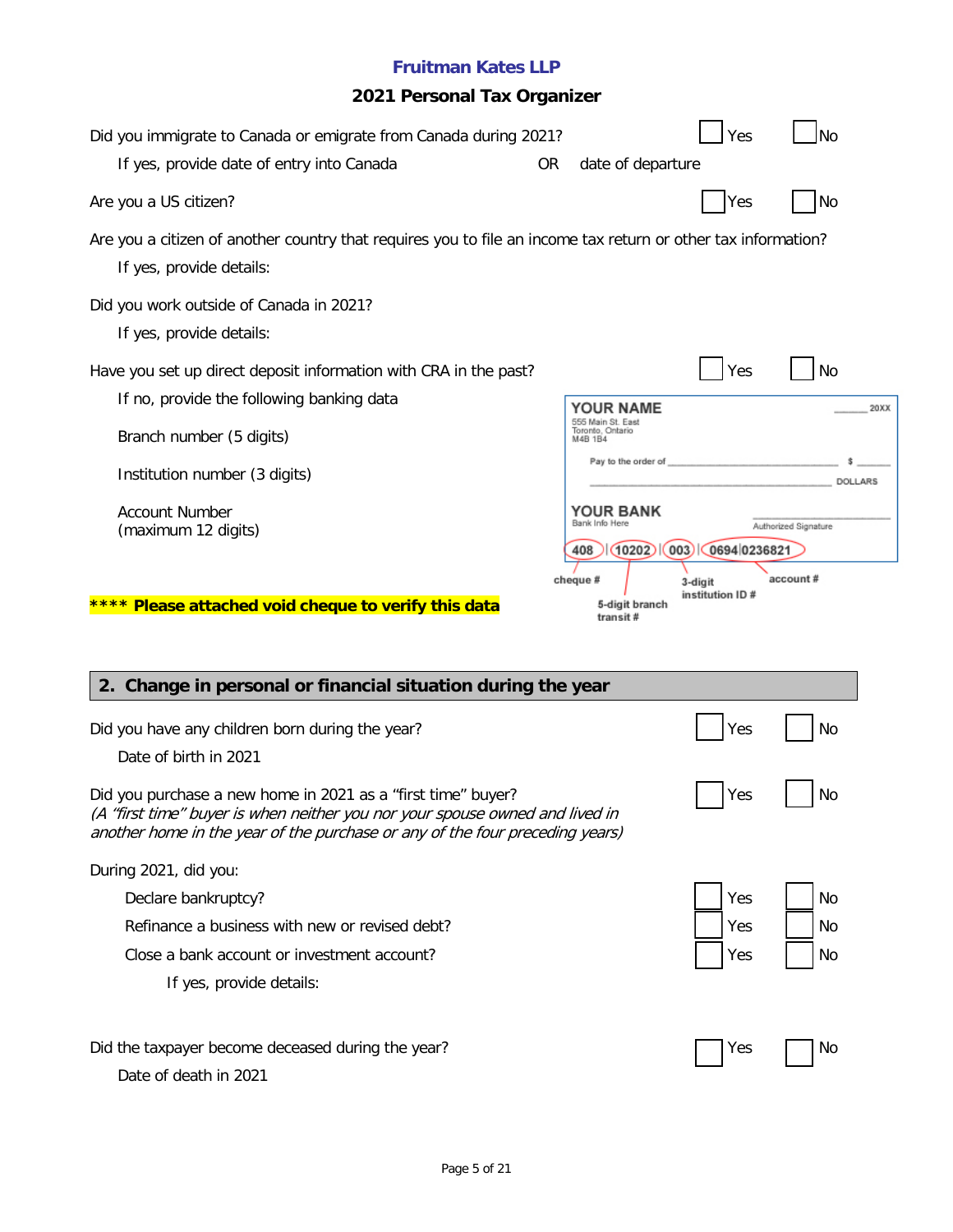#### **2021 Personal Tax Organizer**

| 3. Elections Canada (must be completed by all taxpayers)                                                                                                                    |     |    |
|-----------------------------------------------------------------------------------------------------------------------------------------------------------------------------|-----|----|
| The taxpayer authorizes the CRA to provide their name, address, and date of birth<br>to Elections Canada to update their information on the National Register of Electors.? | Yes | No |
| 4. Foreign reporting (must be completed by all taxpayers)                                                                                                                   |     |    |
| Did the taxpayer own or hold foreign property with a total cost of more than<br>\$100,000CAN at any time during the year?                                                   | Yes | No |
| Did the taxpayer own or hold foreign property with a total cost of more than<br>\$250,000CAN at any time during the year?                                                   | Yes | No |
| At any time in the year, did you transfer to or receive from a foreign trust or<br>a foreign corporation, any property or funds?                                            | Yes | No |
| At any time in the year, did you own foreign investments/assets<br>costing in aggregate \$100,000 or more?                                                                  | Yes | No |
| At any time in the year, did you own foreign investments/assets<br>costing in aggregate \$250,000 or more?                                                                  | Yes | No |
| At any time in the year, did you, either alone or together with one or more related<br>persons, own 10% or more of the equity of a foreign corporation?                     | Yes | No |

If you have answered "Yes" to any of the above questions, a foreign reporting information return is required to be filed.

#### **Foreign property includes:**

- 1. Shares of foreign corporations;
- 2. Interests in foreign trusts;
- 3. Real property (real-estate) outside Canada;
- 4. Foreign mutual funds;
- 5. Precious metals held outside Canada;
- 6. Funds on deposit outside of Canada i.e.. foreign bank accounts; and
- 7. Foreign bonds.

#### **Foreign property does not include:**

- 1. Personal use property, e.g. Florida Condo;
- 2. Foreign property held in RRSP, RRIF, TFSA, or Canadian mutual funds; and
- 3. Shares of foreign Affiliates (T1134).

Failure to file a T1135 or T1134 by the due date can result in substantial penalties ranging from \$25 a day with a minimum penalty of \$100, to a maximum of \$2,500. In the case of gross negligence, the penalty can be as high as \$1,000 a month to a maximum of \$24,000. For T1135's **after 24 months**, the penalty is 5% of the value of the specified property.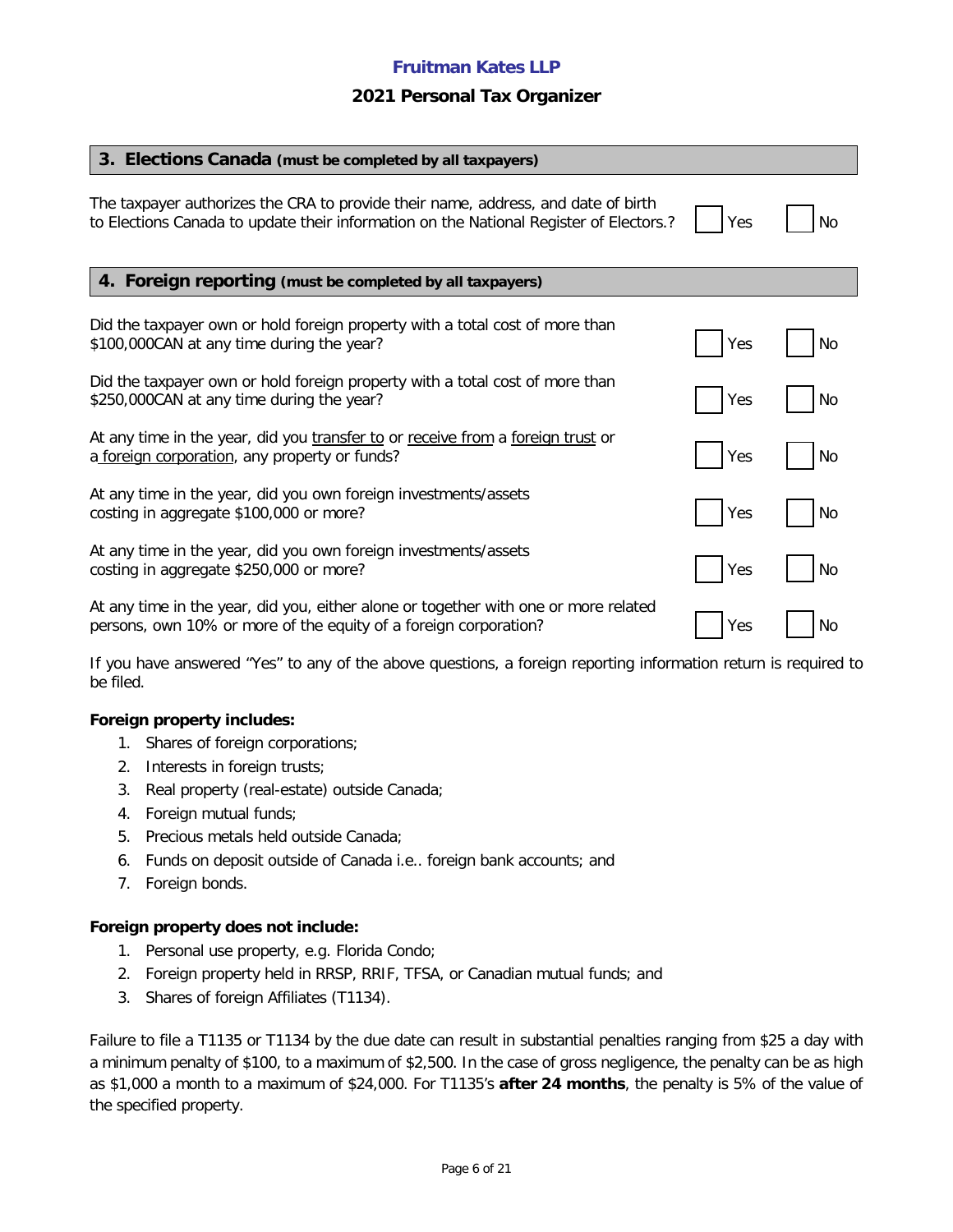#### **2021 Personal Tax Organizer**

**T1135 filing requirements:** CRA has changed the form for simplified reporting of assets with a cost of less than \$250,000 CDN and more than \$100,000 CDN (Part A). For individuals with more than \$250,000 CDN in foreign assets, the 2021 form T1135 (Part B) requires taxpayers to disclose the following information for each property including:

- The name of each foreign bank account or investment must be listed;
- The country for the investment;
- The maximum cost in the year and the cost at the end of the year;
- The income or loss for each investment;
- The capital gain or loss on disposition of the investment

Taxpayers' normal reassessment period will be extended by an additional three years should they fail to report their foreign investments correctly or if they did not file on time. This would extend the statute of limitations to six years from the date of assessment.

A taxpayer who held specified foreign property with a Canadian registered securities dealer (as defined in subsection 248(1) of the ITA) or with a Canadian trust company (as determined under paragraph (b) of the definition of restricted financial institution stated in subsection 248(1) of the ITA) can report the aggregate amount of all such property in category 7, "Property held in an account with a Canadian registered securities dealer or a Canadian trust company."

The category 7 table should be completed as follows:

- all of the property held with a particular securities dealer or trust company should be aggregated on a country-by-country basis;
- you can provide aggregate totals per country for each account;
- the maximum fair market value during the year may be based on the maximum month-end fair market value per country for each account.

Although the fair market value is used for this category, the criteria to determine if a taxpayer held foreign property at any time in 2021 with a total value of more than \$100,000 remains based on cost, not the fair market value, pursuant to section 233.3 of the ITA.

Please refer to **Schedule F** for the detail required.

| 5. Prior year tax return information                                                                                                                        |            |           |
|-------------------------------------------------------------------------------------------------------------------------------------------------------------|------------|-----------|
| Copy of 2020 personal income tax assessment (if not already provided)                                                                                       | <b>Yes</b> | <b>No</b> |
| Other than the Notice of Assessment for your tax return, did you receive any<br>other correspondence from the Canada Revenue Agency? If yes, please attach. | Yes        | <b>No</b> |
| Are you a new client of the firm?                                                                                                                           | <b>Yes</b> | No        |
| If so, are tax returns and corresponding Notice of Assessment for the last<br>three (3) years attached?                                                     | Yes        | <b>No</b> |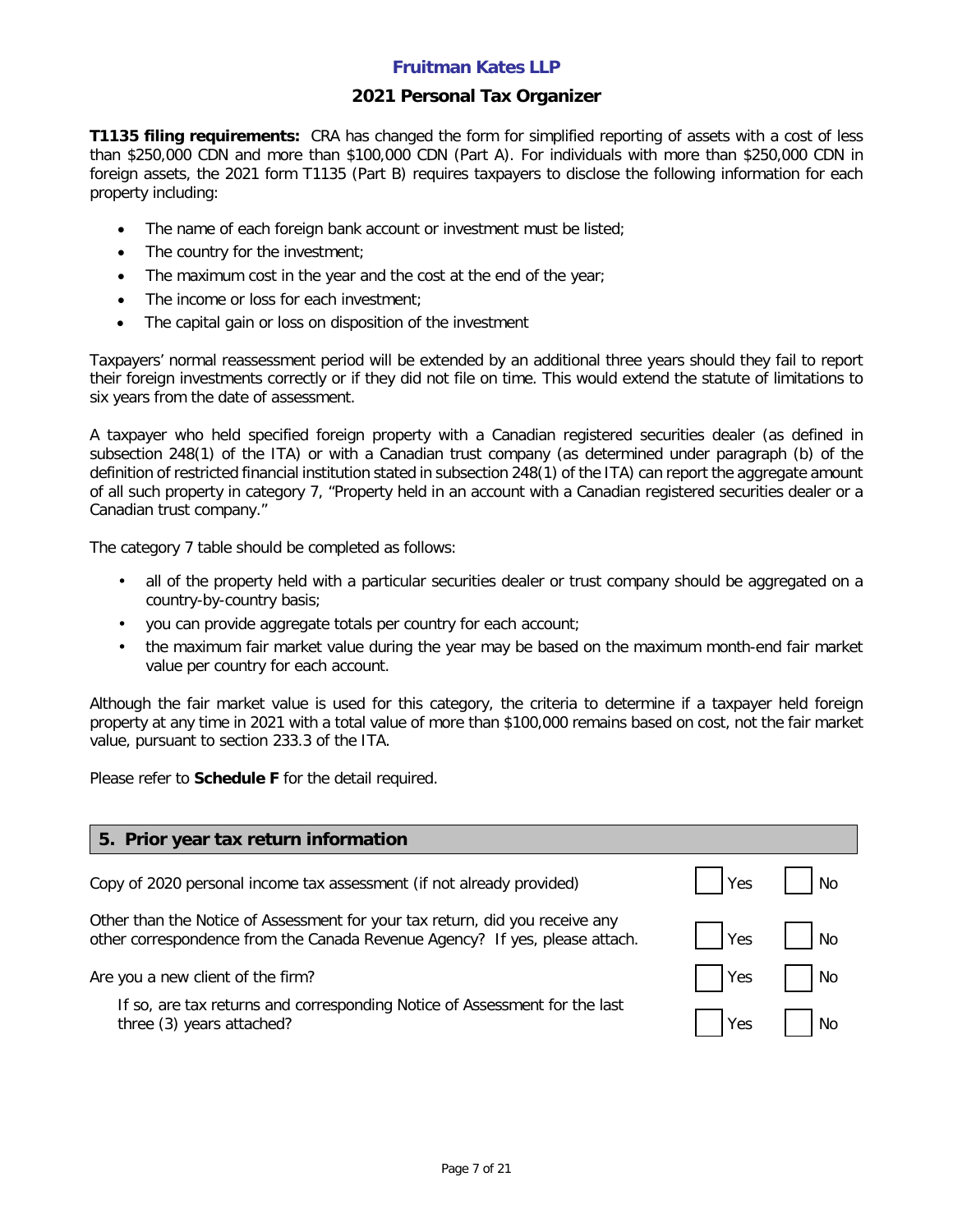# **2021 Personal Tax Organizer**

|    | 6. Income and expenses (attach corresponding slips and receipts where applicable)                               |    |                              |                                         |  |
|----|-----------------------------------------------------------------------------------------------------------------|----|------------------------------|-----------------------------------------|--|
|    | Income:                                                                                                         |    | <b>Deductions:</b>           |                                         |  |
|    | T4 - Employee / Commissions remuneration                                                                        |    |                              | RRSP contribution (Self and/or Spouse)  |  |
|    | T4A - Other employment income                                                                                   |    | Plan?                        | Did you participate in the Home Buyer's |  |
|    | T4E - Employment insurance & other benefits                                                                     |    | Spousal support paid         | \$                                      |  |
|    | T4PS - Profit sharing plan                                                                                      |    | Name & address of payee      |                                         |  |
|    | T4A(OAS) - Old age security                                                                                     |    |                              |                                         |  |
|    | T4A - Pension / Other income / COVID-19 benefits                                                                |    | Spousal support received \$  |                                         |  |
|    | $TA(P)$ – CPP / Disability benefits                                                                             |    | Child support paid \$        |                                         |  |
|    | T4RIF / T4RSP - RRSP income                                                                                     |    | Child support received \$    |                                         |  |
|    | T3 - Trust income                                                                                               |    | Child care expenses          |                                         |  |
|    | T5 - Investment / interest income                                                                               |    | <b>Adoption expenses</b>     |                                         |  |
|    | Did you have investment income subject to TOSI<br>Yes   No (see here for more detail: TOSI rules <sup>3</sup> ) |    | Accounting and/or legal fees |                                         |  |
|    | T5013 - Partnership income                                                                                      |    |                              | T2202 - Tuition for self/dependent(s)   |  |
|    | T5008 - T-Bill interest                                                                                         |    | Interest on student loan     |                                         |  |
|    | T600 - Ownership certificates                                                                                   |    | Medical expenses             |                                         |  |
|    | Foreign income                                                                                                  |    | Charitable donations         |                                         |  |
|    | Rental income (complete Schedule A)                                                                             |    | Political contributions      |                                         |  |
|    | Capital gains (complete Schedule B)                                                                             |    |                              | Annual union professional or like dues  |  |
|    | T2200 or T2200S - Employment expenses (signed by<br>employer)                                                   |    | HST rebate \$                |                                         |  |
|    | Other employment expenses (complete Schedule D)                                                                 |    |                              |                                         |  |
|    | Self-employment income (complete Schedule E)                                                                    |    |                              |                                         |  |
|    | Interest on investment loans (enter details below)                                                              |    |                              |                                         |  |
|    | <b>Bank</b>                                                                                                     |    | Interest paid                | Receipts attached?                      |  |
| 1. |                                                                                                                 | \$ |                              | <b>No</b><br>Yes                        |  |
| 2. |                                                                                                                 | \$ |                              | <b>No</b><br>Yes                        |  |
| 3. |                                                                                                                 | \$ |                              | No<br>Yes                               |  |

<span id="page-7-0"></span>3<http://fruitman.ca/wp-content/uploads/2017/12/Tax-On-Split-Income.pdf>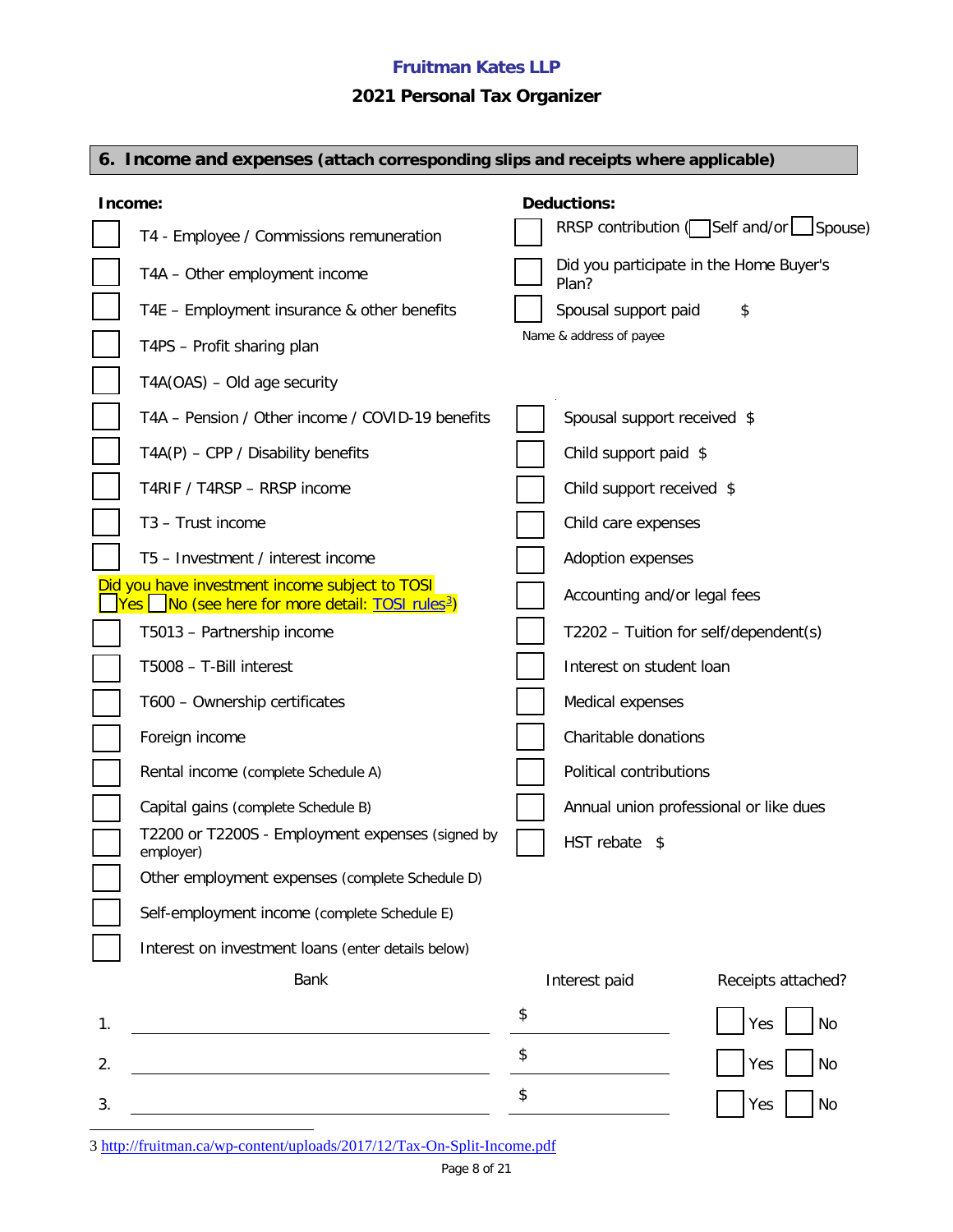# **2021 Personal Tax Organizer**

|                                                                         | 7. Income tax instalments paid                                                        |        |    |         |  |
|-------------------------------------------------------------------------|---------------------------------------------------------------------------------------|--------|----|---------|--|
| Federal (CRA)                                                           | \$                                                                                    | Quebec | \$ |         |  |
| 8. Ontario Trillium Benefit                                             |                                                                                       |        |    |         |  |
|                                                                         | Please indicate the property tax and/or rent paid in Ontario in 2021                  |        |    |         |  |
| Property tax                                                            | \$                                                                                    | Rent   | \$ |         |  |
|                                                                         |                                                                                       |        |    |         |  |
| 9. Schedules (if required)                                              |                                                                                       |        |    |         |  |
|                                                                         | Schedule A - Statement of Real Estate Rentals                                         |        |    | Page 10 |  |
|                                                                         | Schedule B - Capital Gains / (Losses) for 2021 Sales                                  |        |    | Page 11 |  |
|                                                                         | Schedule C - Disposition of a Principal Residence                                     |        |    | Page 12 |  |
|                                                                         | Schedule D - Statement of Employment Expenses<br>Pages 13-15                          |        |    |         |  |
|                                                                         | Schedule E - Self Employment OR Professional Business Income Statement<br>Pages 16-18 |        |    |         |  |
| Schedule F - T1135 Foreign Income Verification Statement<br>Pages 19-21 |                                                                                       |        |    |         |  |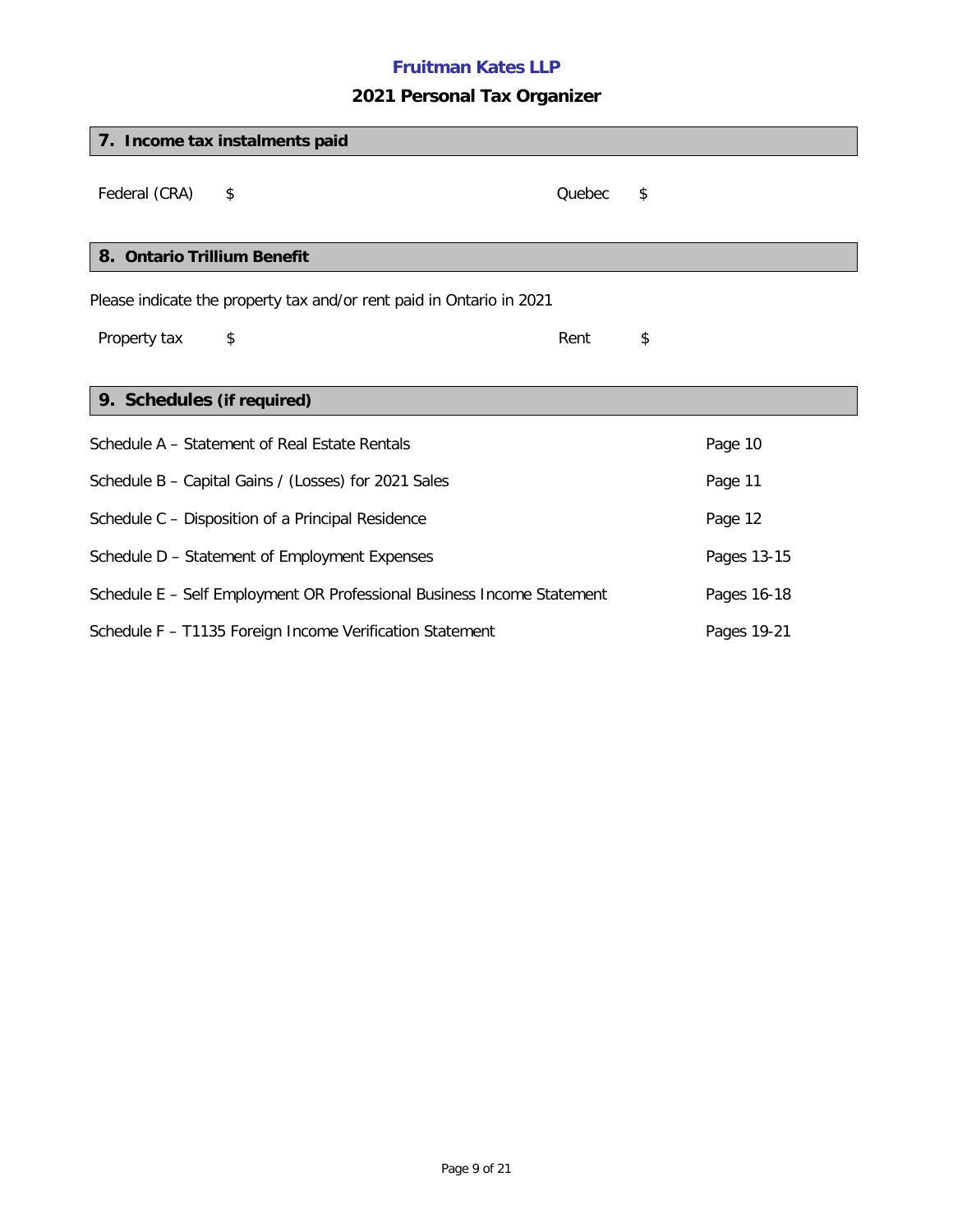# **2021 Personal Tax Organizer**

# **SCHEDULE A – Statement of Real Estate Rentals**

| Property details:                                                                               |  |
|-------------------------------------------------------------------------------------------------|--|
| Property address:                                                                               |  |
| Co-owners names and percentage ownership (if any):                                              |  |
|                                                                                                 |  |
| Is this property also used for personal purposes?<br>If yes, what percentage?<br>%<br>Yes<br>No |  |
| Are you an HST registrant?<br>Yes<br>No                                                         |  |
| <b>Total incl HST</b>                                                                           |  |
| <b>Income:</b> Gross rental income<br>\$                                                        |  |
| <b>Expenses:</b>                                                                                |  |
| Advertising                                                                                     |  |
| Insurance                                                                                       |  |
| Interest and bank charges                                                                       |  |
| Office expenses                                                                                 |  |
| Legal, accounting and other professional fees                                                   |  |
| Management and administration fees                                                              |  |
| Maintenance and repairs                                                                         |  |
| Salaries, wages, and benefits (employer's contributions)                                        |  |
| Property taxes                                                                                  |  |
| School taxes                                                                                    |  |
| Travel                                                                                          |  |
| <b>Utilities</b>                                                                                |  |
| Motor vehicle expenses (not including CCA)                                                      |  |
| Other (please specify):                                                                         |  |

| Description of capital addition(s) | <b>Total Cost</b> |
|------------------------------------|-------------------|
|                                    |                   |
|                                    |                   |
|                                    |                   |
| 4.                                 |                   |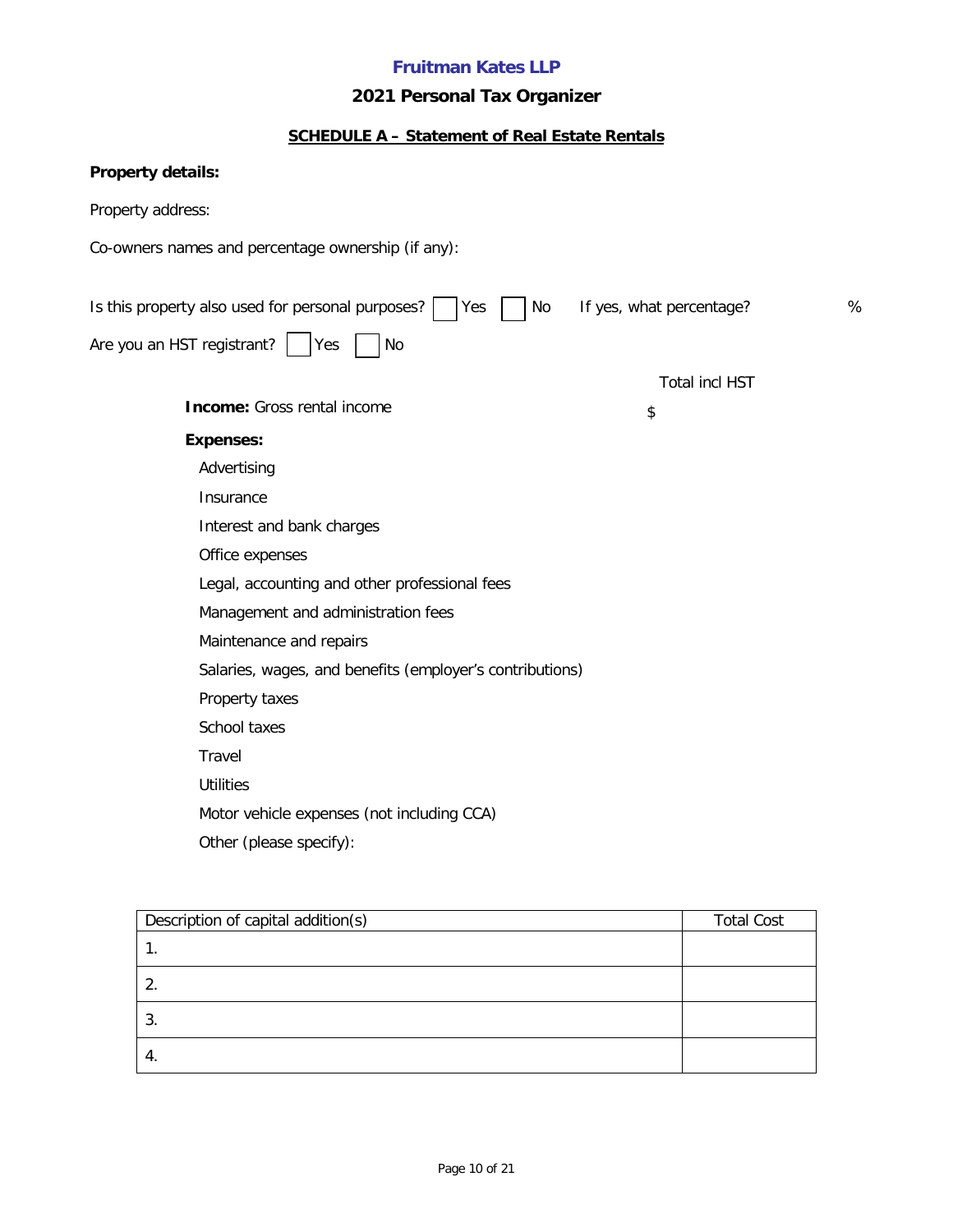#### **2021 Personal Tax Organizer**

#### **SCHEDULE B – Capital Gains / (Losses) for 2021 Sales**

**Please provide copies of the Capital Gains Summary prepared by your broker or if unavailable, complete the following information.**

| # of<br>shares/units | Description of property | Year<br>purchased | Selling price<br>(note 1) | Cost base<br>(note 2) | Selling costs |
|----------------------|-------------------------|-------------------|---------------------------|-----------------------|---------------|
|                      |                         |                   |                           |                       |               |
|                      |                         |                   |                           |                       |               |
|                      |                         |                   |                           |                       |               |
|                      |                         |                   |                           |                       |               |
|                      |                         |                   |                           |                       |               |
|                      |                         |                   |                           |                       |               |
|                      |                         |                   |                           |                       |               |
|                      |                         |                   |                           |                       |               |
|                      |                         |                   |                           |                       |               |
|                      |                         |                   |                           |                       |               |
|                      |                         |                   |                           |                       |               |
|                      |                         |                   |                           |                       |               |
|                      |                         |                   |                           |                       |               |
|                      |                         |                   |                           |                       |               |

#### **Notes:**

- 1. If you have not received all your proceeds in the current year, please provide us with details of amounts still receivable so that we may claim a reserve to defer any capital gains tax as permitted.
- 2. Commissions charged on the purchase of securities should be included in the determination of cost base. For identical shares purchased after 1971, the cost base per share is determined by using the weighted-average method. For shares purchased before 1972, the cost base per share is determined by using the median value of the weighted-average original cost, V-day value and current sales price.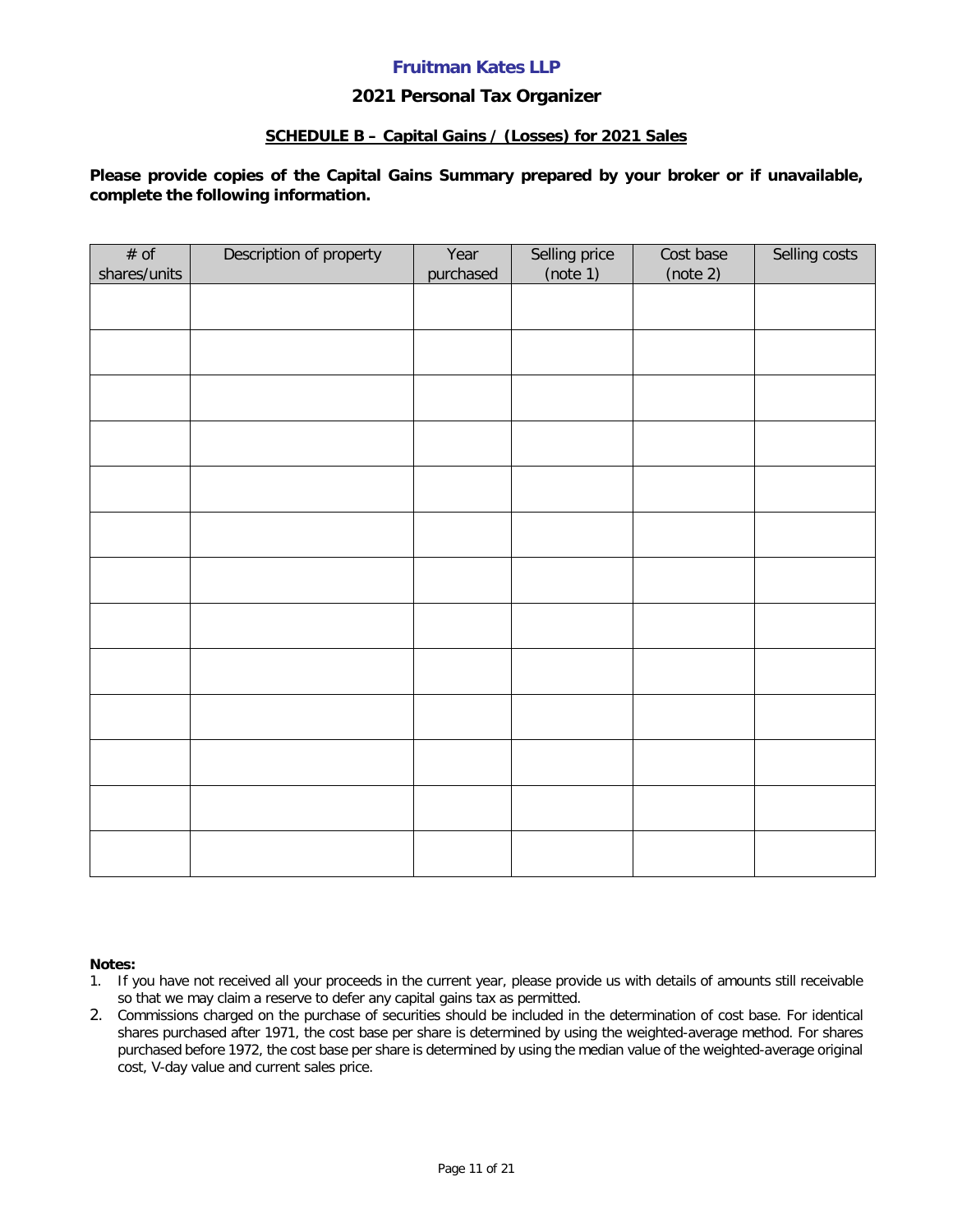### **2021 Personal Tax Organizer**

#### **SCHEDULE C - DISPOSITION OF A PRINCIPAL RESIDENCE**

| Did you dispose of or were you deemed to dispose of your principal residence in 2021?<br>(A deemed disposition would include a change in use of the principal residence<br>i.e. from a principal residence to a rental property or a deemed disposition on the death of a taxpayer) | Yes | N <sub>o</sub> |
|-------------------------------------------------------------------------------------------------------------------------------------------------------------------------------------------------------------------------------------------------------------------------------------|-----|----------------|
| Proceeds of Disposition<br>\$                                                                                                                                                                                                                                                       |     |                |
| Year of Acquisition                                                                                                                                                                                                                                                                 |     |                |
| Adjusted Cost Base of the Property<br>\$                                                                                                                                                                                                                                            |     |                |
| (Only required if taxpayer is not using the Principal Residence Exemption to shelter the full gain on the sale)                                                                                                                                                                     |     |                |
| Address of the Property:                                                                                                                                                                                                                                                            |     |                |
|                                                                                                                                                                                                                                                                                     |     |                |
| Did you own other properties during the period of ownership that would have<br>qualified as your principal residence? (i.e. a cottage or vacation property that<br>you ordinarily inhabited during the period)                                                                      | Yes | No             |
| Year of Acquisition of the other property                                                                                                                                                                                                                                           |     |                |
| Adjusted Cost Base of the other Property                                                                                                                                                                                                                                            | \$  |                |
| Proceeds of disposition of the other Property if it has been sold                                                                                                                                                                                                                   | \$  |                |
| Estimated Fair Market Value of the other Property if it has not been sold \$                                                                                                                                                                                                        |     |                |
| Have you ever claimed a Principal Residence Exemption in the past?                                                                                                                                                                                                                  | Yes | No             |
| If so for what years have you claimed an exemption in the past                                                                                                                                                                                                                      |     |                |

### **Notes:**

- 1. Prior to Dec 31, 1981 spouses could designate one property each as a principal residence;
- 2. Prior to 1971 tax was not payable on capital gains as such FMV of properties at such time were deemed to be taxpayers cost base.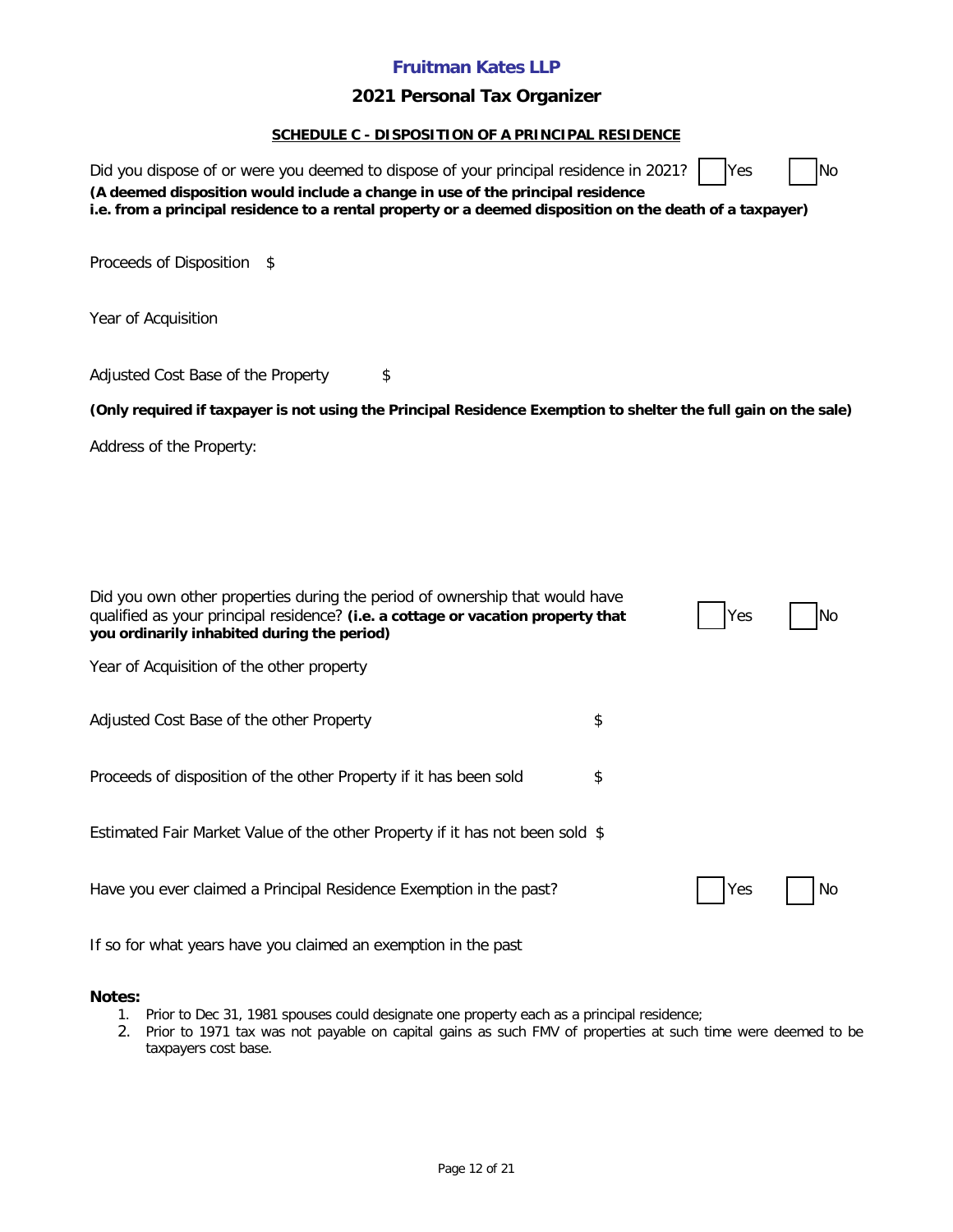### **2021 Personal Tax Organizer**

#### **SCHEDULE D – Statement of Employment Expenses (3 pages)**

January 1, 2021 - December 31, 2021

**(Retain your receipts - Do not attach)**

You may be able to claim certain employment expenses if you have a completed Form T2200 Declaration of Conditions of Employment or Form T2200S Declaration of conditions of employment for working at home due to COVID-19, signed by your employer.

| Did you work from home due to COVID-19?<br>No<br>Yes                                                      |                       |
|-----------------------------------------------------------------------------------------------------------|-----------------------|
| Number of days worked from home in 2021 (include the date range):                                         |                       |
| Do you have a signed form T2200 or T2200S?<br>Yes<br>No                                                   |                       |
| Is your employer registered for HST?<br>No<br>Yes                                                         |                       |
| Expenses (other than auto):                                                                               | <b>Total incl HST</b> |
|                                                                                                           | \$                    |
| Travel expenses:                                                                                          |                       |
| Food                                                                                                      |                       |
| Food subject to commissioned employee limit (note 1)                                                      |                       |
| Lodging expenses                                                                                          |                       |
| Other travelling expenses                                                                                 |                       |
| Parking                                                                                                   |                       |
| Supplies:                                                                                                 |                       |
| Stationery                                                                                                |                       |
| Other (postage, ink cartridge, other office supplies, etc.)                                               |                       |
| Other expenses:                                                                                           |                       |
| Telecommunications (employment use of a cell phone)                                                       |                       |
| Salaries paid to a substitute or assistant                                                                |                       |
| Office rent                                                                                               |                       |
| Expenses incurred to earn commission income only                                                          |                       |
| Legal and accounting fees other than for recovering a<br>salary or for establishing the right to a salary |                       |
| Advertising and promotion                                                                                 |                       |
| Entertainment expenses:                                                                                   |                       |
| Food                                                                                                      |                       |
| Food subject to commissioned employee limit (note 1)                                                      |                       |
| Tickets and entrance fees                                                                                 |                       |
| Other                                                                                                     |                       |
| Other expenses:                                                                                           |                       |
| Licences                                                                                                  |                       |
| Bonding premiums                                                                                          |                       |
| Rental of office equipment                                                                                |                       |
| Training costs                                                                                            |                       |
| <b>Travel fare</b>                                                                                        |                       |
| Other                                                                                                     |                       |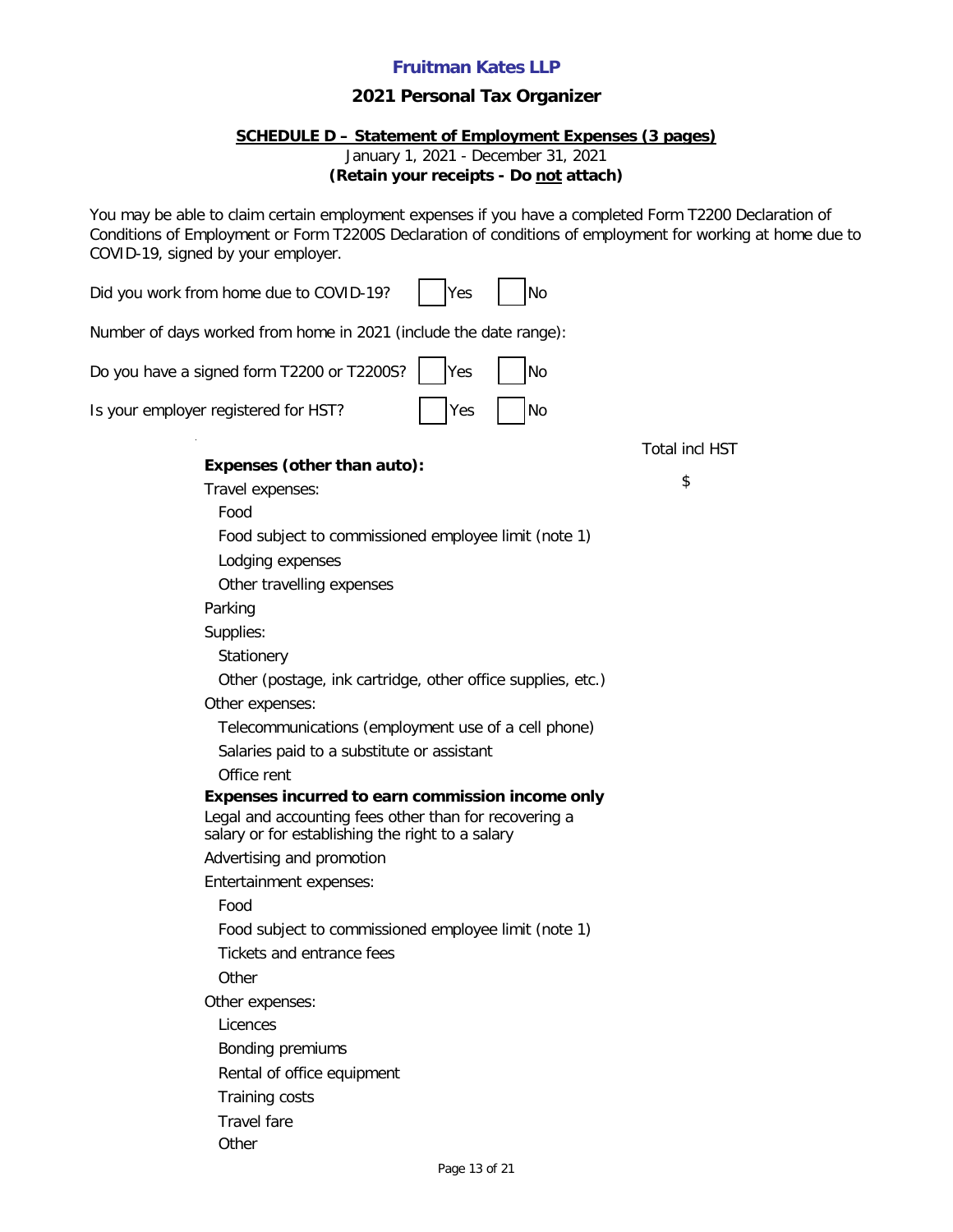## **2021 Personal Tax Organizer**

#### **SCHEDULE D – Statement of Employment Expenses (cont.)**

| Home office expenses:                          |       |
|------------------------------------------------|-------|
| Type of work space:                            |       |
| Common (shared) area<br>Designated room        |       |
| Total square footage of home                   | sq ft |
| Total square feet used for home office         | sq ft |
| Hours of work per week if common (shared) area | hours |
| Heat                                           | \$    |
| Electricity                                    |       |
| Water                                          |       |
| Home internet access fees                      |       |
| Maintenance                                    |       |
| Insurance (commission employees only)          |       |
| Property taxes (commission employees only)     |       |
| Rent                                           |       |
| Personal portion (%)                           |       |
| <b>Auto expenses:</b>                          |       |
| Total business km driven in 2021 (note 2)      | km    |
| Total km driven in 2021 (note 2)               | km.   |
| Fuel (gasoline, propane, oil, electricity)     | \$    |
| Maintenance and repairs                        |       |
| Insurance                                      |       |
| Licence and registration fees                  |       |
| Capital cost allowance                         |       |
| Interest                                       |       |
| Leasing costs                                  |       |
| Other                                          |       |
|                                                |       |

Automobile lease: Date lease commenced: Mfg suggested retail price:

## **Automobile purchase:** Description of vehicle:

Purchase price: HST incl. in price

| Reimbursements/Allowances: Amount of reimbursements/allowances received from your employer in |  |
|-----------------------------------------------------------------------------------------------|--|
| respect of:                                                                                   |  |

| Non-auto expenses \$             |                                                               | Auto expenses \$ |  |
|----------------------------------|---------------------------------------------------------------|------------------|--|
|                                  | Have these amounts been included in your T4 employment income |                  |  |
| or professional business income? |                                                               | Yes No           |  |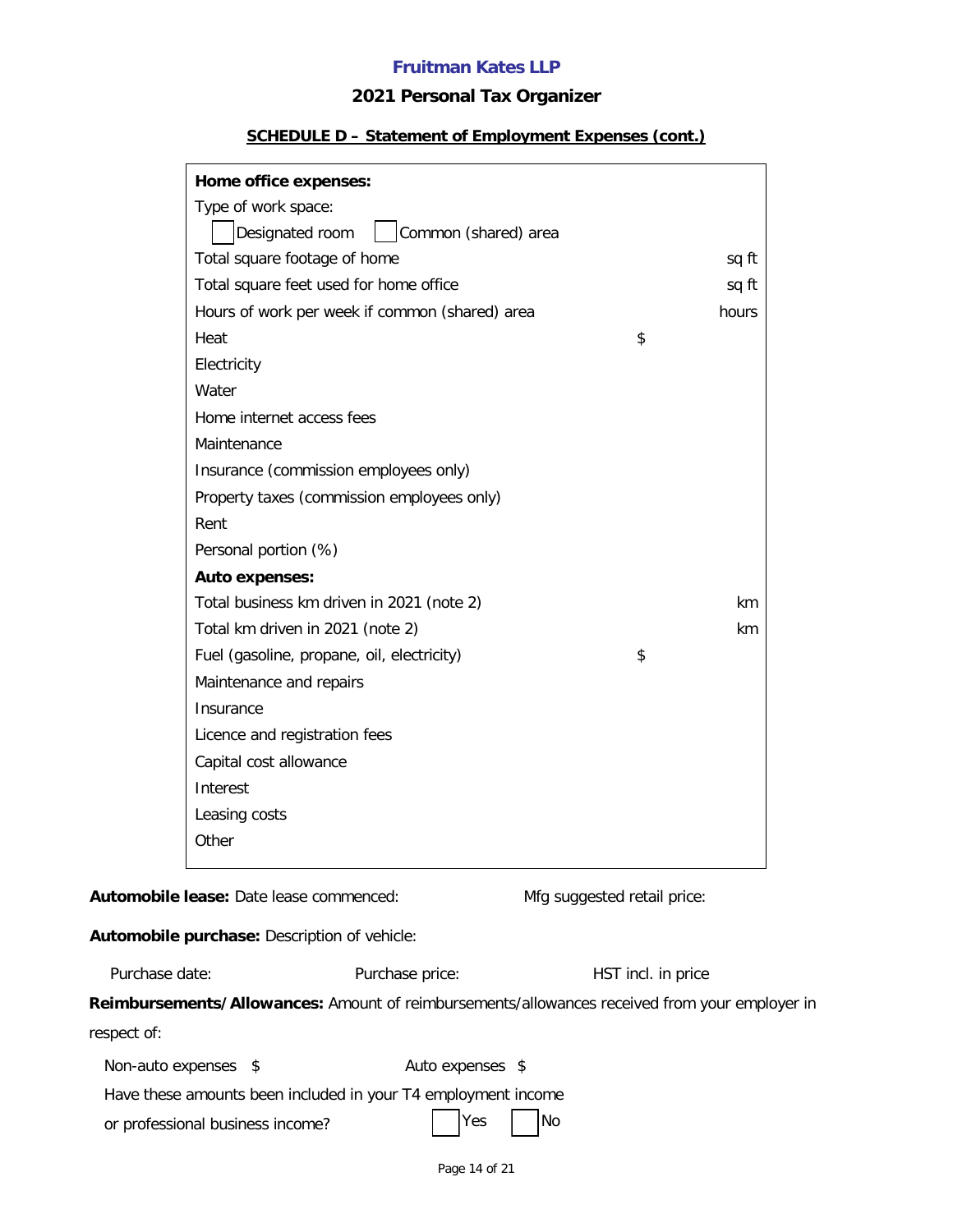#### **2021 Personal Tax Organizer**

#### **SCHEDULE D – Statement of Employment Expenses (cont.)**

#### **Notes:**

- 1. A meal consumed by a commissioned employee shall not be included as an expense, unless the meal was consumed during a period required by their employment duties to be away for a period of not less than 12 hours from the municipality of the employer's establishment. Please refer to your T2200 (Part B question 3) issued by your employer to see if this rule pertains to you.
- 2. CRA is now insisting on a mileage log or they will disallow all automobile expenses. Please ensure that you keep appropriate records of your mileage and base the km drive on the log book.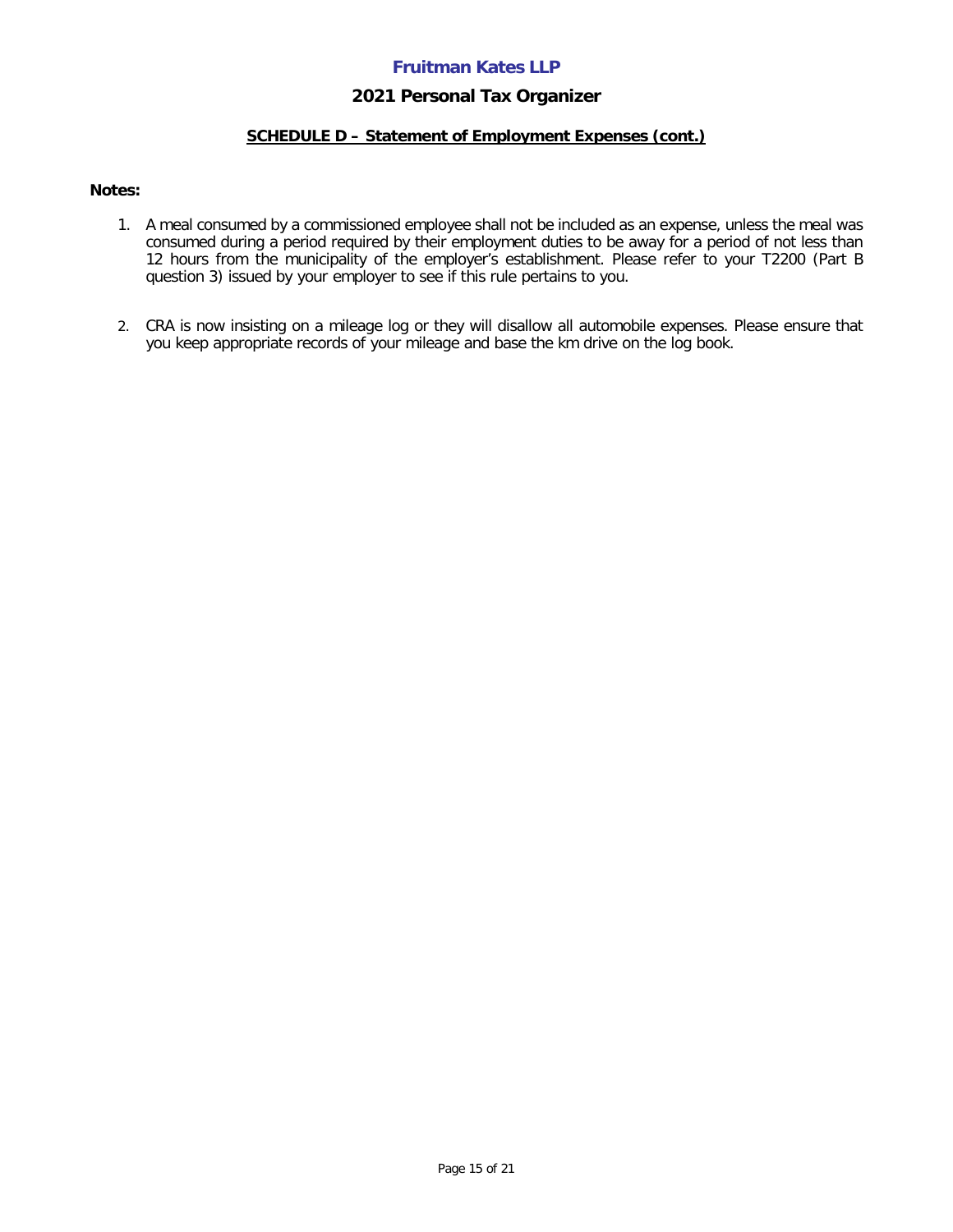# **2021 Personal Tax Organizer**

| <b>SCHEDULE E - Self-Employment OR Professional Business Income Statement (3 pages)</b><br>January 1, 2021 - December 31, 2021<br>(Retain your receipts - Do not attach) |    |
|--------------------------------------------------------------------------------------------------------------------------------------------------------------------------|----|
| <b>Business name</b>                                                                                                                                                     |    |
| Main product/service                                                                                                                                                     |    |
| Are you a HST registrant?<br>Did you complete your HST return?<br><b>No</b><br>Yes<br>lYes                                                                               | No |
| <b>Total incl HST</b><br>Income:                                                                                                                                         |    |
| Professional income (sales, commissions, fees)<br>\$                                                                                                                     |    |
| Cost of goods sold                                                                                                                                                       |    |
| Expenses (other than auto):                                                                                                                                              |    |
| Advertising                                                                                                                                                              |    |
| Meals and entertainment                                                                                                                                                  |    |
| <b>Bad debts</b>                                                                                                                                                         |    |
| Insurance                                                                                                                                                                |    |
| Interest and bank charges                                                                                                                                                |    |
| Business tax, fees, licences, dues, memberships & subscriptions                                                                                                          |    |
| Office expenses                                                                                                                                                          |    |
| Office stationery and supplies                                                                                                                                           |    |
| Legal, accounting & other professional fees                                                                                                                              |    |
| Management & administration fees                                                                                                                                         |    |
| Rent                                                                                                                                                                     |    |
| Maintenance & repairs                                                                                                                                                    |    |
| Salaries (including employer's contributions)                                                                                                                            |    |
| Commissions paid, allowances, bonuses, etc                                                                                                                               |    |
| Property taxes                                                                                                                                                           |    |
| Moving expenses                                                                                                                                                          |    |
| Convention expenses                                                                                                                                                      |    |
| Light, heat & water                                                                                                                                                      |    |
| Telephone & utilities                                                                                                                                                    |    |
| Fuel costs (except for motor vehicles)                                                                                                                                   |    |
| Deliver, freight & express                                                                                                                                               |    |
| Other (please specify):                                                                                                                                                  |    |
| Private health services plan premiums:                                                                                                                                   |    |
|                                                                                                                                                                          |    |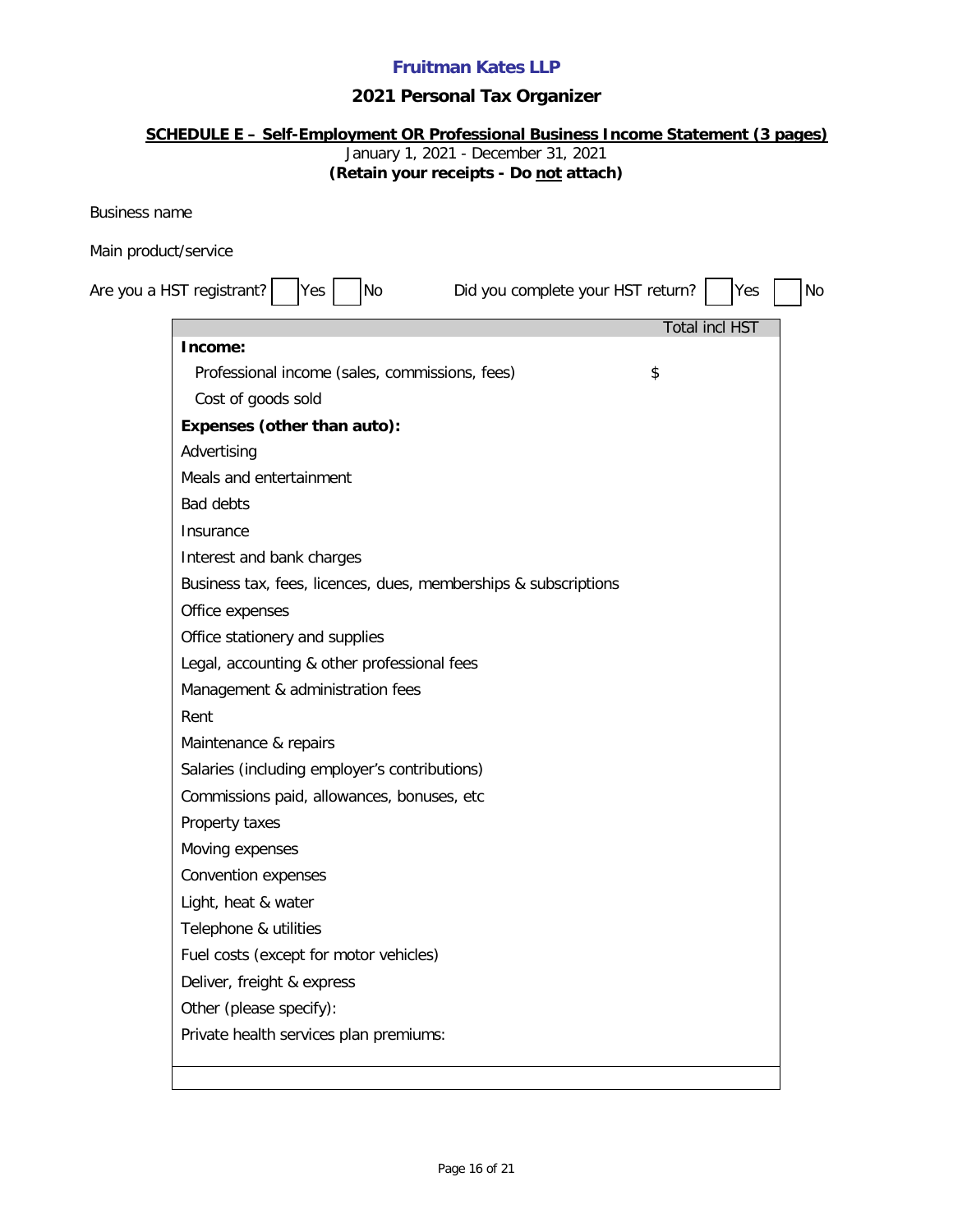#### **2021 Personal Tax Organizer**

#### **SCHEDULE E – Self-Employment OR Professional Business Income Statement (cont.)**

|                                                                      | <b>Total incl HST</b> |  |
|----------------------------------------------------------------------|-----------------------|--|
| Home office expenses:                                                |                       |  |
| Total square footage of home                                         | sq ft                 |  |
| Total square feet used for home office                               | sq ft                 |  |
| Heat                                                                 | \$                    |  |
| Electricity                                                          |                       |  |
| Insurance                                                            |                       |  |
| Maintenance                                                          |                       |  |
| Mortgage interest                                                    |                       |  |
| Property taxes                                                       |                       |  |
| Other (please specify)                                               |                       |  |
|                                                                      |                       |  |
| <b>Auto expenses:</b>                                                |                       |  |
| Total business km driven in 2021 *                                   | km                    |  |
| Total km driven in 2021 *                                            | km                    |  |
| Fuel (gasoline, propane, oil, electricity)                           | \$                    |  |
| Maintenance and repairs                                              |                       |  |
| Insurance                                                            |                       |  |
| Licence and registration fees                                        |                       |  |
| Interest                                                             |                       |  |
| Interest with respect to a motor vehicle other<br>than an automobile |                       |  |
| Leasing costs                                                        |                       |  |
| Other (please specify)                                               |                       |  |
| Reimbursements/rebates                                               |                       |  |
| Parking fees                                                         |                       |  |
|                                                                      |                       |  |

Automobile lease: Date lease commenced: Mfg suggested retail price:

**Automobile purchase:** Description of vehicle:

| Purchase date: | Purchase price: | HST incl. in price |
|----------------|-----------------|--------------------|
|                |                 |                    |

**\*Note: CRA is now insisting on a mileage log or they will disallow all automobile expenses. Please ensure that you keep appropriate records of your mileage and base the km drive on the log book.**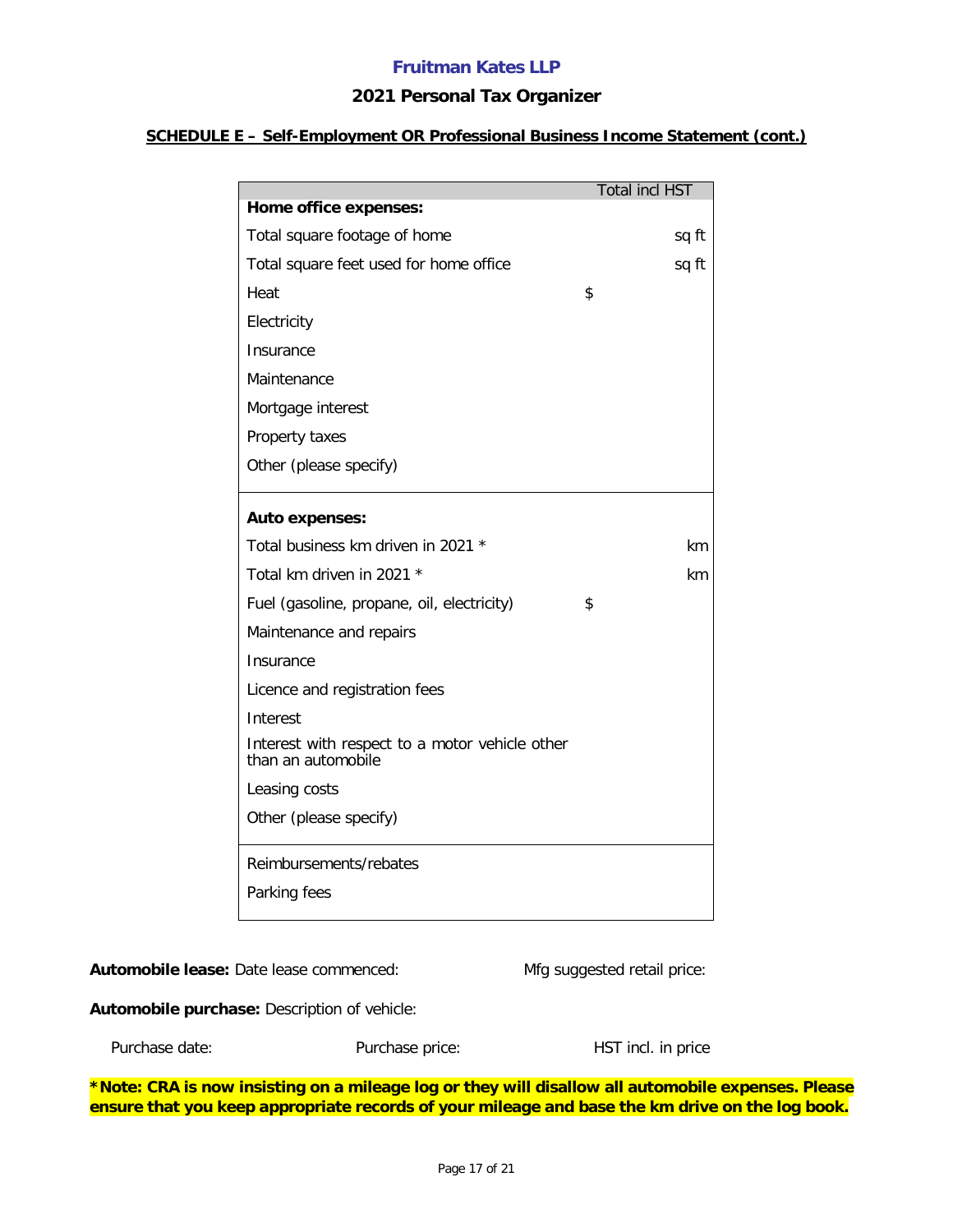## **2021 Personal Tax Organizer**

### **SCHEDULE E – Self-Employment OR Professional Business Income Statement (cont.)**

How many internet webpages and websites does your business earn income from?

Provide the main webpage address (es) (also known as URL address (es)

| https:// |  |  |
|----------|--|--|
|          |  |  |
|          |  |  |
| https:// |  |  |
|          |  |  |
| https:// |  |  |
|          |  |  |
| https:// |  |  |
|          |  |  |
|          |  |  |
| https:// |  |  |

Percentage of gross income generated from the webpages and websites.  $\%$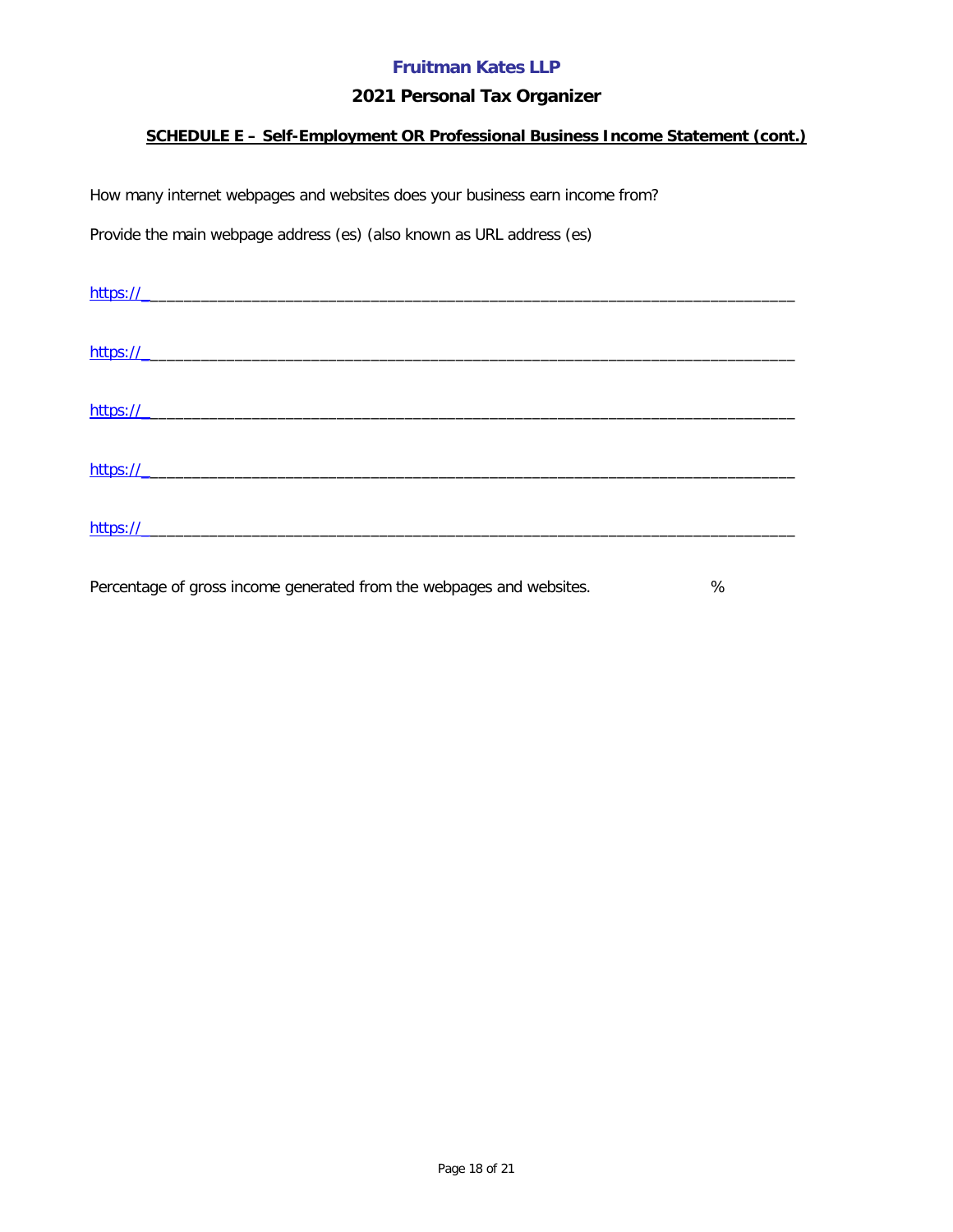### **2021 Personal Tax Organizer**

#### **SCHEDULE F – Foreign Income Verification Statement (3 pages)**

| Canada Revenue<br>$\bullet$<br>$\bullet$<br>٠<br>If this is an amended return check this box. | Agence du revenu<br>du Canada<br>This form must be used for the 2015 and later taxation years.<br>property was more than \$100,000 (Canadian). | <b>Foreign Income Verification Statement</b><br>Complete and file this form if at any time in the year the total cost amount to the reporting taxpayer of all specified foreign<br>If an election has been made to use a functional currency, state the elected functional currency code.<br>See attached instructions for more information about completing this form. |                  |         |                              |            |              | <b>Protected B when completed</b><br>For departmental use. |  |
|-----------------------------------------------------------------------------------------------|------------------------------------------------------------------------------------------------------------------------------------------------|-------------------------------------------------------------------------------------------------------------------------------------------------------------------------------------------------------------------------------------------------------------------------------------------------------------------------------------------------------------------------|------------------|---------|------------------------------|------------|--------------|------------------------------------------------------------|--|
| <b>Identification</b>                                                                         |                                                                                                                                                |                                                                                                                                                                                                                                                                                                                                                                         |                  |         |                              |            |              |                                                            |  |
|                                                                                               |                                                                                                                                                | Check $(\checkmark)$ a box to indicate who you are reporting for, and complete the areas that apply                                                                                                                                                                                                                                                                     |                  |         |                              |            |              |                                                            |  |
| Individual                                                                                    | First name                                                                                                                                     | Last name                                                                                                                                                                                                                                                                                                                                                               |                  | Initial | Social insurance number      |            |              | Individual code<br>2                                       |  |
| Corporation !!!! Corporation's name                                                           |                                                                                                                                                |                                                                                                                                                                                                                                                                                                                                                                         |                  |         | Business account (BN)        |            |              |                                                            |  |
| Trust                                                                                         | Trust's name                                                                                                                                   |                                                                                                                                                                                                                                                                                                                                                                         |                  |         | Account number               |            |              |                                                            |  |
| Partnership                                                                                   | Partnership's name                                                                                                                             |                                                                                                                                                                                                                                                                                                                                                                         | Partnership code | 3       | Partnership's account number |            |              |                                                            |  |
| Reporting taxpayer's address                                                                  |                                                                                                                                                |                                                                                                                                                                                                                                                                                                                                                                         |                  |         |                              |            |              |                                                            |  |
| <b>Number</b>                                                                                 | <b>Street</b>                                                                                                                                  |                                                                                                                                                                                                                                                                                                                                                                         |                  |         |                              |            |              |                                                            |  |
| City                                                                                          |                                                                                                                                                | Province or territory                                                                                                                                                                                                                                                                                                                                                   |                  |         | Postal or zip code           |            | Country code |                                                            |  |
| For what taxation year are you filing this form?                                              |                                                                                                                                                |                                                                                                                                                                                                                                                                                                                                                                         | From             |         | Year Month Day               | Year<br>to | Month Day    |                                                            |  |

#### **Check () the appropriate box that applies for the taxation year:**

 If the total cost of all specified foreign property held at any time during the year exceeds \$100,000 but was less than \$250,000, you are required to complete either Part A or Part B;

If the total cost of all specified foreign property held at any time during the year was \$250,000 or more, you are required to complete Part B.

#### **Part A: Simplified reporting method**

| For each type of property that applies to you, check $(\checkmark)$ the appropriate box.                                                                        |
|-----------------------------------------------------------------------------------------------------------------------------------------------------------------|
| Type of property:                                                                                                                                               |
|                                                                                                                                                                 |
|                                                                                                                                                                 |
|                                                                                                                                                                 |
|                                                                                                                                                                 |
| Real property outside Canada (other than personal use and real estate used in an active business)                                                               |
|                                                                                                                                                                 |
| Property held in an account with a Canadian registered securities dealer or a Canadian trust company                                                            |
| Country code:                                                                                                                                                   |
| Select the top three countries based on the maximum cost amount of specified foreign property held during the year. Enter the country codes in the boxes below: |
|                                                                                                                                                                 |
| \$<br>Income from all specified foreign property                                                                                                                |
| S<br>Gain(loss) from the disposition from all specified foreign property                                                                                        |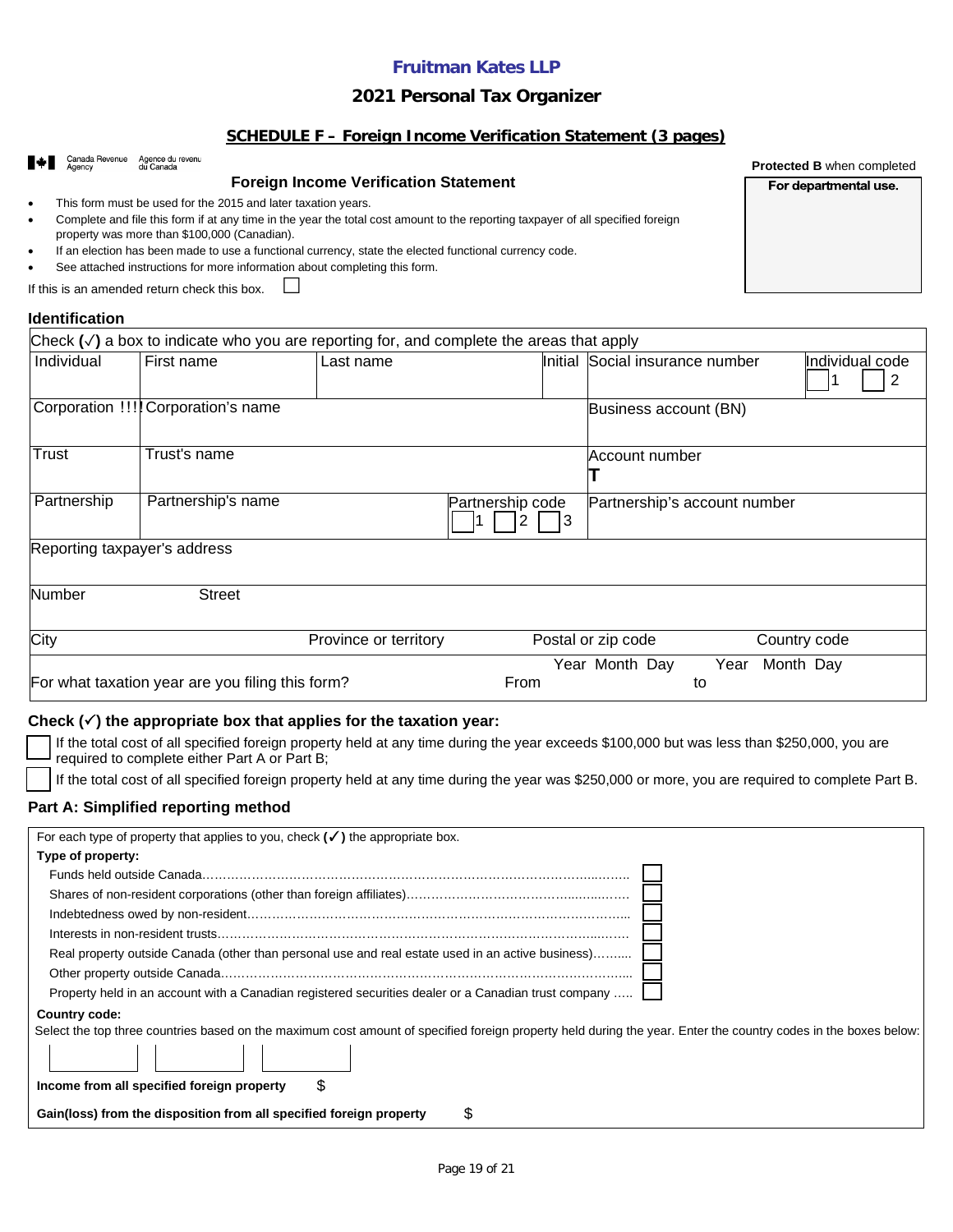#### **2021 Personal Tax Organizer**

#### **SCHEDULE F – Foreign Income Verification Statement (cont.)**

#### **Part B: Detailed reporting method**

#### **Categories of specified foreign property**

In each of the tables below, provide the required details of each specified foreign property held at any time during the particular tax year. If you need additional space, please attach a separate sheet of paper using the same format as the tables.

A taxpayer who held specified foreign property with a Canadian registered securities dealer or a Canadian trust company is permitted to report the aggregate amount, on a country by country basis, of all such property in Category 7, *Property held in an account with a Canadian registered securities dealer or a Canadian trust company*. See attached instructions for Category 7 for details as to how to report under this method.

#### **1. Funds held outside Canada**

| Name of bank/other entity holding the funds | Country<br>code | Maximum funds held<br>during the vear | Funds held at year<br>end | Income (loss) |
|---------------------------------------------|-----------------|---------------------------------------|---------------------------|---------------|
|                                             |                 |                                       |                           |               |
|                                             |                 |                                       |                           |               |

#### **2. Shares of non-resident corporations (other than foreign affiliates)**

| Name of corporation | code | Country Maximum cost amount Cost amount at year<br>during the year | end | Income (loss) | Gain (loss) on<br>disposition |
|---------------------|------|--------------------------------------------------------------------|-----|---------------|-------------------------------|
|                     |      |                                                                    |     |               |                               |
| Total               |      |                                                                    |     |               |                               |

#### **3. Indebtedness owed by non-resident**

| Description of indebtedness | Country<br>code | Maximum cost amount<br>during the vear | Cost amount at<br>vear end | Income (loss) | Gain (loss) on<br>disposition |
|-----------------------------|-----------------|----------------------------------------|----------------------------|---------------|-------------------------------|
|                             |                 |                                        |                            |               |                               |
|                             |                 |                                        |                            |               |                               |

#### **4. Interests in non-resident trusts**

| Name of trust | code | Country Maximum cost amount Cost amount at  <br>during the vear | vear end | Income received Capital received | Gain (loss) on<br>disposition |
|---------------|------|-----------------------------------------------------------------|----------|----------------------------------|-------------------------------|
|               |      |                                                                 |          |                                  |                               |
|               |      |                                                                 |          |                                  |                               |

#### **5. Real property outside Canada (other than personal use and real estate used in an active business)**

| Description of property | Country<br>code | Maximum cost amount  <br>during the year | Cost amount at<br>vear end | Income (loss) | Gain (loss) on<br>disposition |
|-------------------------|-----------------|------------------------------------------|----------------------------|---------------|-------------------------------|
|                         |                 |                                          |                            |               |                               |
| <b>Total</b>            |                 |                                          |                            |               |                               |

#### **6. Other property outside Canada**

| Description of property | Country<br>code | Maximum cost amount<br>during the year | Cost amount at<br>vear end | Income (loss) | Gain (loss) on<br>disposition |
|-------------------------|-----------------|----------------------------------------|----------------------------|---------------|-------------------------------|
|                         |                 |                                        |                            |               |                               |
|                         |                 |                                        |                            |               |                               |

#### **7. Property held in an account with a Canadian registered securities dealer or a Canadian trust company**

| Name of registered security dealer/Canadian trust company | Country<br>code | Maximum fair market   Fair market value at  <br>value during the year | vear end | Income (loss) | Gain (loss) on<br>disposition |
|-----------------------------------------------------------|-----------------|-----------------------------------------------------------------------|----------|---------------|-------------------------------|
|                                                           |                 |                                                                       |          |               |                               |
|                                                           |                 |                                                                       |          |               |                               |